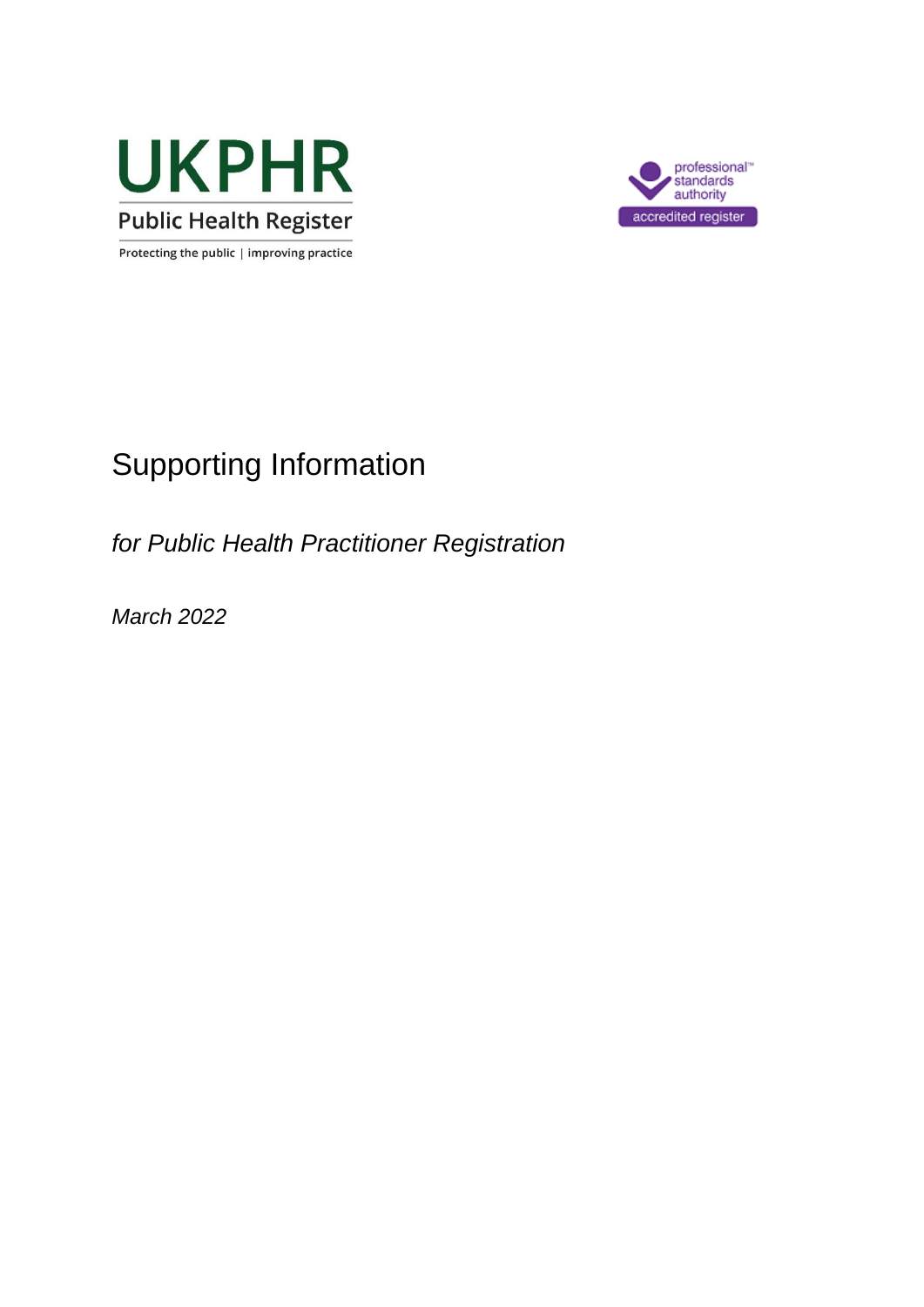## **Contents**

| Introduction                                                                                                                                                   | 3                       |
|----------------------------------------------------------------------------------------------------------------------------------------------------------------|-------------------------|
| Eligibility for registration – criteria and timings                                                                                                            | 3                       |
| Organisation of your portfolio                                                                                                                                 | 4                       |
| <b>Commentaries</b>                                                                                                                                            | 6                       |
| Evidence                                                                                                                                                       | 7                       |
| Evidence of knowledge                                                                                                                                          | $\overline{7}$          |
| Evidence of application                                                                                                                                        | $8 - 9$                 |
| Understanding                                                                                                                                                  | 9                       |
| Completing the e-portfolio                                                                                                                                     | 9                       |
| Feedback from the assessor                                                                                                                                     | 10                      |
| <b>The Standards</b>                                                                                                                                           | $11 - 19$               |
| Confidentiality and disclosure                                                                                                                                 | 19                      |
| <b>Testimonials and references</b>                                                                                                                             | 20                      |
| <b>Job Description</b>                                                                                                                                         | 21                      |
| Annexes:                                                                                                                                                       |                         |
| <b>Annex A: Observation template</b><br>Annex B: Testimonial template for evidence<br>Annex C: Testimonial template for verification and<br>registration stage | 22-23<br>24-25<br>26-27 |
| Annex D: Reference template for verification and<br>registration stage                                                                                         | 28-29                   |

| Status: Board approved | Version No. 3rd edition | Issue date: March 2022 |
|------------------------|-------------------------|------------------------|
|                        |                         |                        |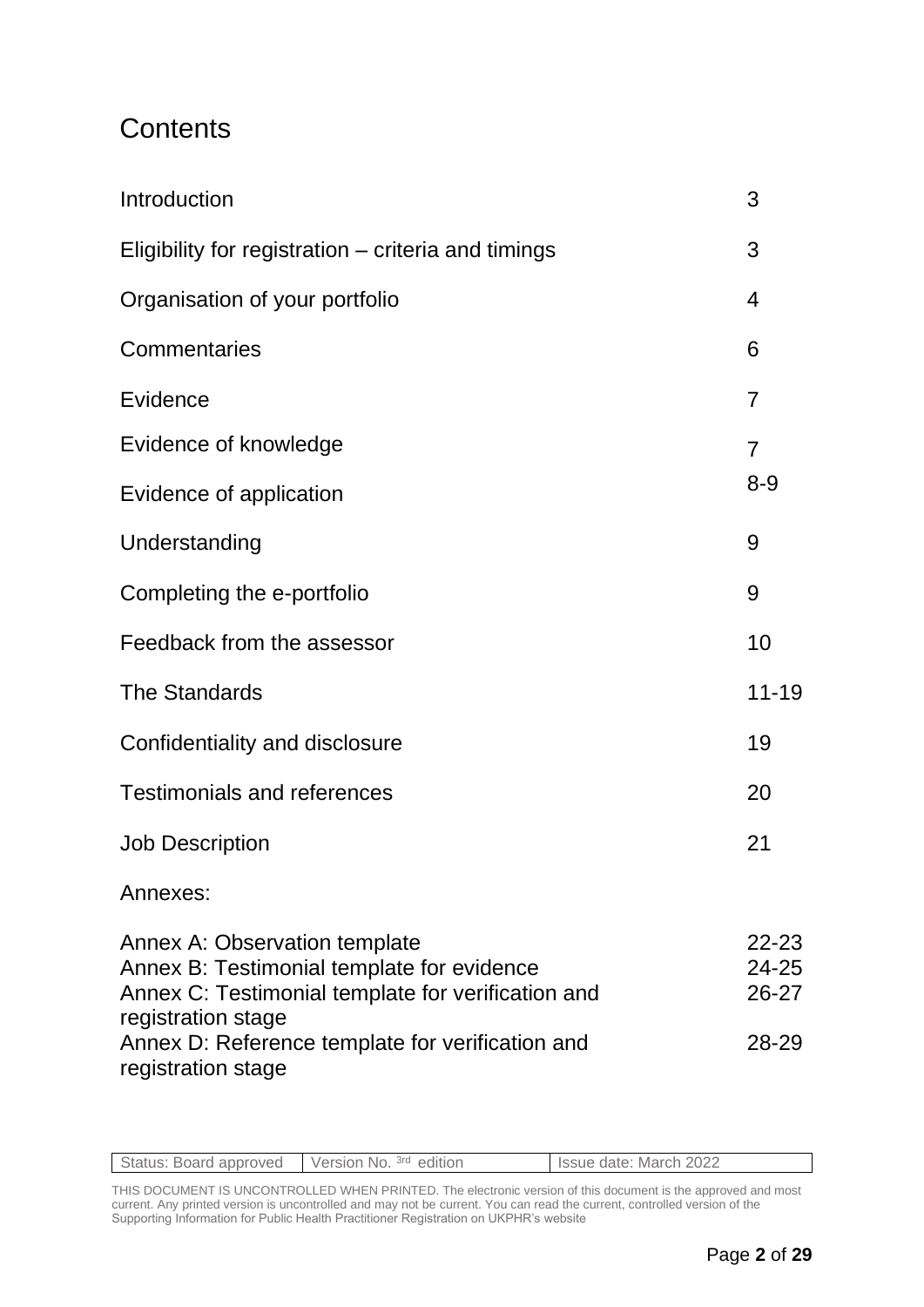### **Introduction**

- 1. The *Supporting Information* document is intended to assist practitioners in their interpretation of UKPHR's amended practitioner standards, published in April 2019, and set out in the *UKPHR Practitioner Guidance for Applicants, Assessors and Verifiers*, and is written from that perspective. The *Guidance* sets out our requirements for practitioner registration and must be followed. This document complements but does not replace the Guidance.
- 2. This document will also be of use to assessors and verifiers and help ensure consistency of assessment. The standards are for use across the whole range of public health practice, so assessors and verifiers will see a wide range of work, whose relevance to the standards claimed must be explained by the practitioner.
- 3. The *Supporting Information* document will be updated periodically. The latest version of this document is available on our website; please ensure you are using the most recent version.

### Eligibility for registration

#### *Criteria*

- 4. Practitioners wishing to start the process towards registration with UKPHR must demonstrate they:
	- are working as a public health professional with autonomy (i.e., managed rather than supervised directly) in their area of public health practice
	- have sufficient experience working in an autonomous public health role (likely to be at least two years' work experience in an autonomous public health role).
- 5. **Autonomous practice** is an important concept in this context. It relates to the standard of public health practice that assessors will be looking for when they come to assess a practitioner's portfolio of evidence later in the process. See Annex 2 in the UKPHR Practitioner Guidance for Applicants, Assessors and Verifiers for a definition of autonomous practice.
- 6. When practitioners apply to start the process towards registration, there should be evidence in, for example, (i) a relevant CV; (ii) a job title; and (iii) a role description to help make a judgment whether a practitioner is working (a) in a public health role and (b) with autonomy.
- 7. **Work in a public health role** does not have to be paid work. Many roles in the voluntary, community and social enterprise sector will meet these criteria as long as they are relevant to the delivery of the public health function.

| Status: Board approved   Version No. 3rd edition | Issue date: March 2022 |
|--------------------------------------------------|------------------------|
|                                                  |                        |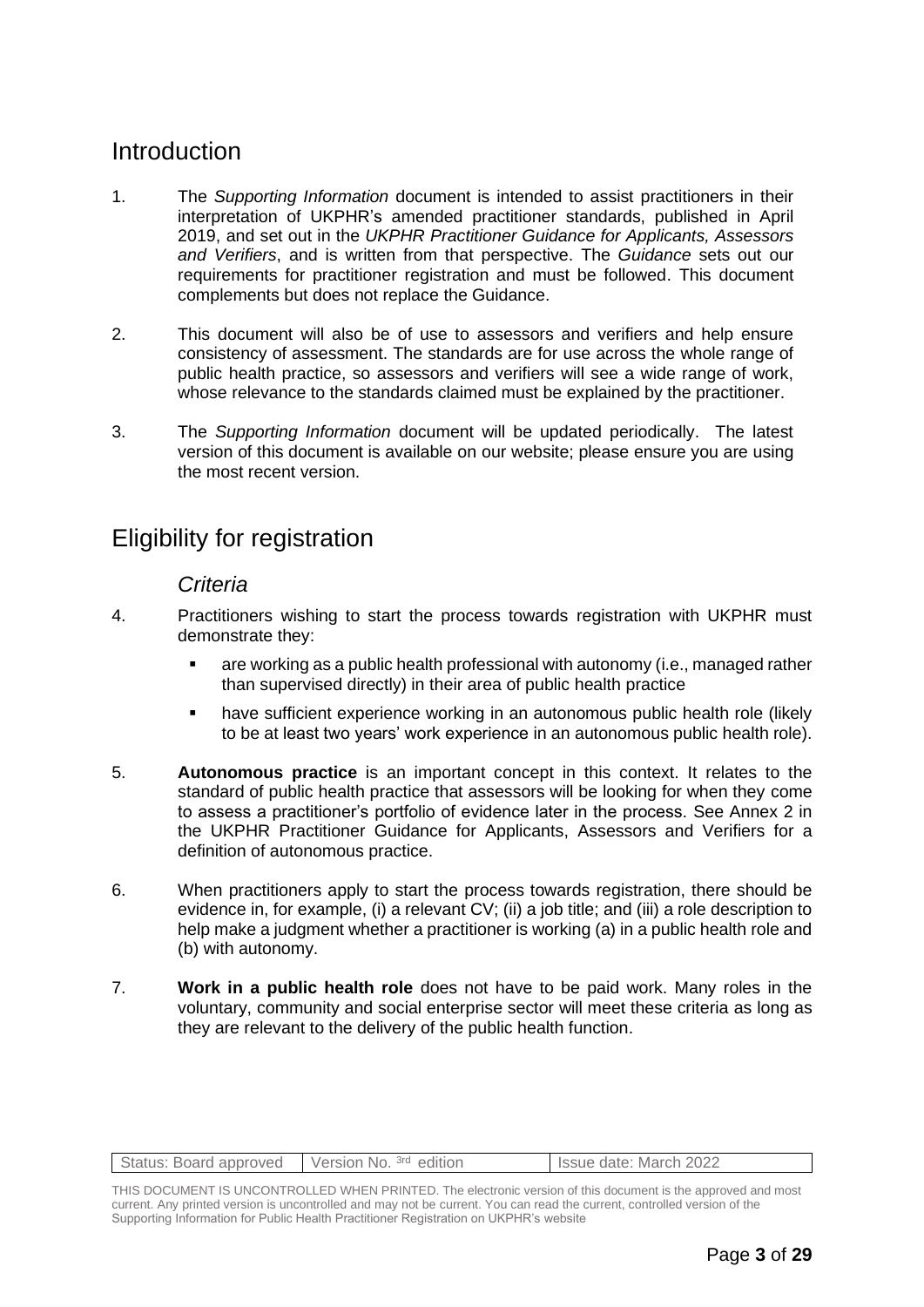#### *Timings*

- 8. Practitioners must have been working with autonomy in a public health role for a sufficient time to be able to demonstrate competence. This is likely to have been at least two years. The time for making this judgment will be when practitioners make their initial application for registration. Practitioners must confirm length of time worked in public health roles with autonomy in their completed application form or by providing other information.
- 9. The practitioner's experience in an autonomous public health role must have been carried out in the time immediately running up to the time when practitioners make their application.
- 10. In cases of interrupted careers for example because of maternity and paternity leave, caring responsibilities or redundancy or other similar reasons - an extended period prior to applying can be considered. Practitioners who wish to ask for consideration under this extension should draw attention to this at the outset when applying for registration.

If this extension applies, the time over which the practitioner has worked in a public health role does not have to have been a single, continuous period of work.

It is unlikely, however, that work carried out more than five years before the practitioner starts the process towards registration will be counted towards work experience in an autonomous role (because of the likely impact on currency of evidence).

## Organisation of your Portfolio

- 11. Each submission to an assessor consists of a commentary, its associated evidence and an assessment log.
- 12. A commentary is a subjective document you generate as part of the registration process. Your evidence, in contrast, is generated as a result of the work you undertook and provides objective corroboration of the claims you make in your commentary. This is the basis of portfolio assessment. Your evidence must be clearly linked to the description in the commentary of how you meet the standard.
- 13. You must submit at least three commentaries, each of which covers a discrete piece of work from which you have derived evidence of application. A piece of work can be a project, a programme, an aspect of your routine work or any other type of public health work you have undertaken; in short, it is up to you to identify work which demonstrates the standards you have claimed. The evidence of application should be from 'real life' public health practice rather than a theoretical example such as from academic study. The choice of standards to be covered by each piece of work is yours, but you may find some standards link together naturally, depending on the nature of your work. Each standard should be claimed only once.
- 14. The choice of appropriate work to demonstrate each standard shows your understanding of each standard (see more on demonstrating understanding

| Status: Board approved Version No. 3rd edition | Issue date: March 2022 |
|------------------------------------------------|------------------------|
|                                                |                        |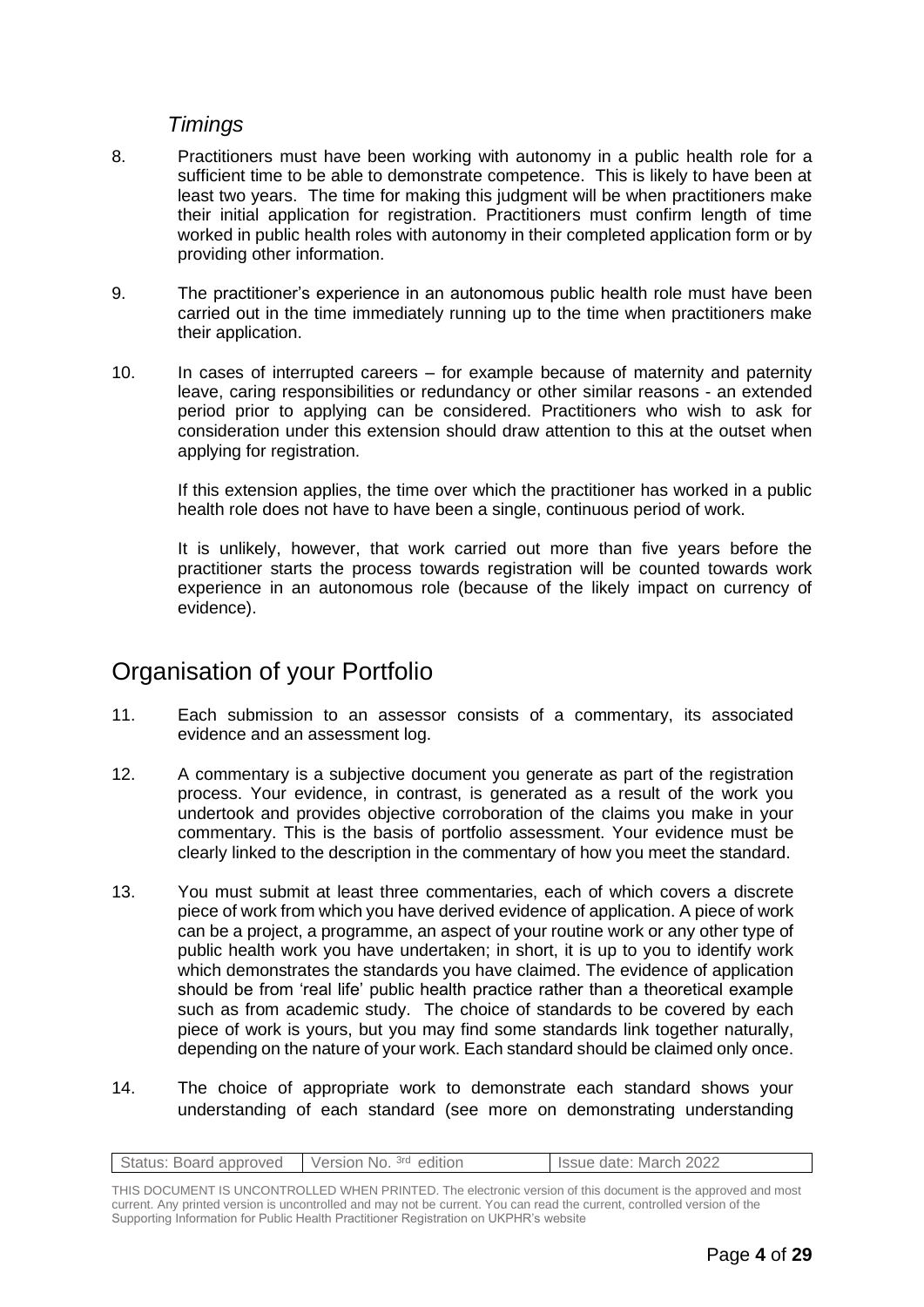below). Breaches of confidentiality often occur because identifiable details have not been removed from evidence, so it is important that you check your evidence carefully before submission. Information about confidentiality is provided below.

- 15. Each commentary and item of evidence should be clearly labelled and dated (the date when the commentary or evidence was generated) and include the practitioners name (where practicable). This is because evidence needs to be generated from an applicant's own work. Where this isn't practicable e.g., where applicant has contributed to a larger piece of work such as an annual report, then supporting evidence such as an email or other such information should be provided demonstrating they have contributed in the way described in the commentary.
- 16. If changes to a commentary are made in response to a clarification, the change should be added to the original commentary in a way that is clearly visible e.g., a different text colour.

Original text should not be removed but struck through, so it remains visible and preserves the audit trail. The updated commentary should be re-labelled and redated to show it has been updated.

17. You should use a numbering system that links the commentary and evidence e.g., evidence for **Commentary 1 (C1)** should be labelled **Ev 1.1** etc. It also helps if you distinguish between evidence of knowledge and application e.g., **Ev1.1K** and **Ev1.1A.**

Whatever system you use, it should make your evidence easy to find for both the assessor and the verifier.

18. Enter all your evidence for a standard on the assessment log; only evidence entered against a standard on the log will be assessed.

| Status: Board approved   Version No. 3rd edition | Issue date: March 2022 |
|--------------------------------------------------|------------------------|
|                                                  |                        |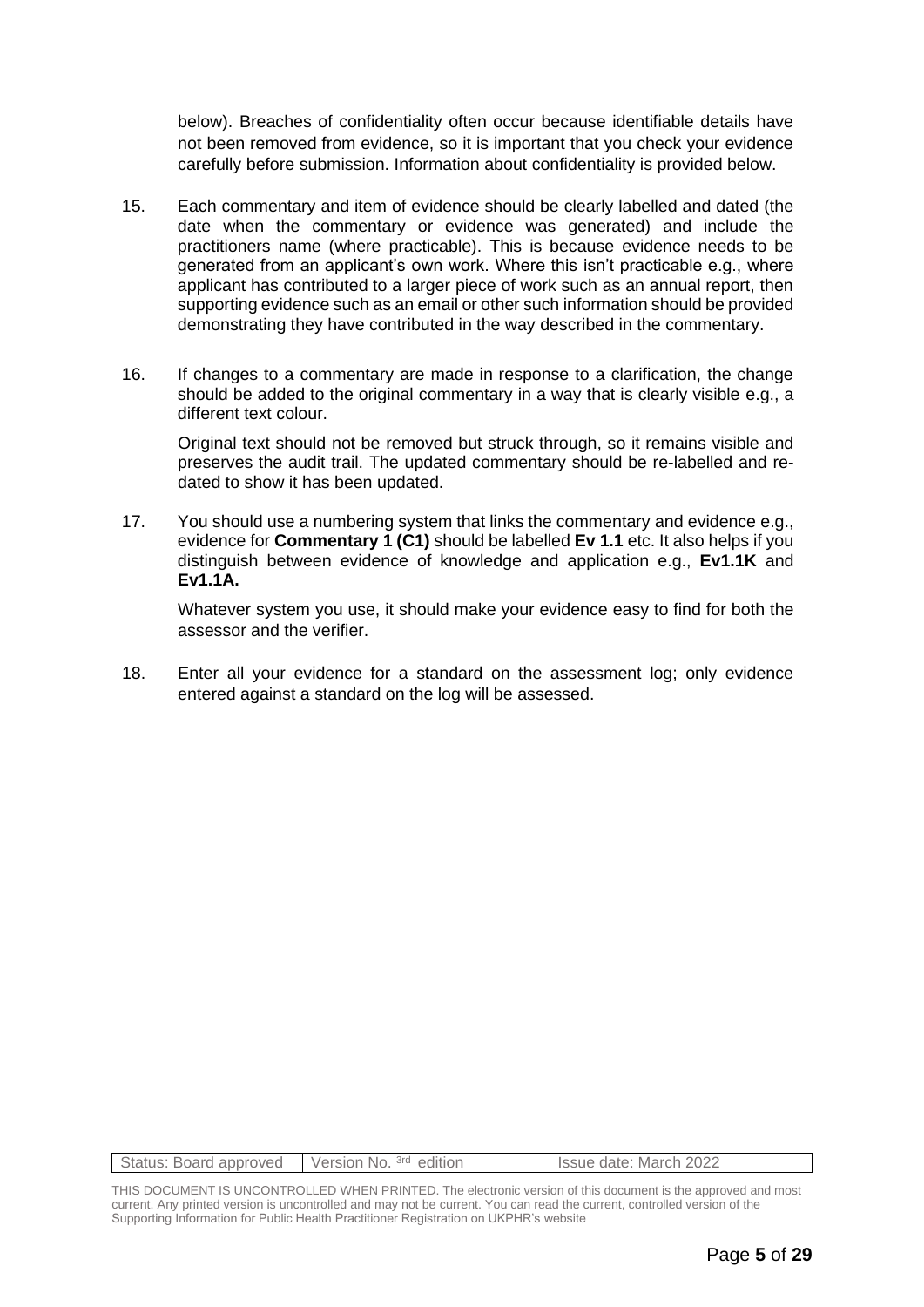## **Commentaries**

- 19. Commentaries should contain information on:
	- The context for the work
	- A brief description of the work (including aims, objectives and outcomes)
	- The standards you are claiming
	- Your role in the work (specific to each standard if this differs across the standards)
	- How you acquired the knowledge underpinning the standards
	- How the work demonstrates the standards
	- The date the work was undertaken
	- A reflection on your learning from the work, what went well, what you would do differently
	- List of evidence (numbered, dated and titles) at the end of commentary
- 20. In your reflection, you should focus on your involvement, rather than that of others. If there were challenges with individuals or organisations, which had an impact on the work, these can be explained, but be careful to describe these in a professional manner.

Reflection in the commentary does not require corroborative evidence, unlike reflective pieces used as evidence.

- 21. We allow flexibility in the way you write your commentaries. However, try to maintain a narrative flow when describing your work and demonstrating how it is relevant to the standards you have claimed. This may mean it is better to address some standards together in a commentary, rather than in numerical order. However, you choose to organise the material, you should ensure that evidence for each standard is signposted clearly in the commentary.
- 22. The commentary links your work and your evidence to the standards. This should be the focus of your narrative. Limit the amount you write about the project itself to what is necessary for context and relevant to the standards being claimed.
- 23. Communication is key to effective public health practice and has its own set of standards. Your commentaries need to communicate effectively with your assessor, so it is important that you check your meaning is clear. Poor spelling and formatting may impair your ability to convey your meaning, so pay attention to these aspects. You will not be assessed on your writing ability, but you should maintain the same professional standards that you follow in your practice.
- 24. Once the standards in a commentary have all been accepted, the commentary is closed. Should you wish to use the same work to provide evidence against a new standard later in the process e.g., in response to a resubmission, you must write a new commentary. You can copy relevant sections into the new commentary e.g., context and scope of the work, but you cannot reopen a commentary.

| Status: Board approved Version No. 3rd edition | Issue date: March 2022 |
|------------------------------------------------|------------------------|
|                                                |                        |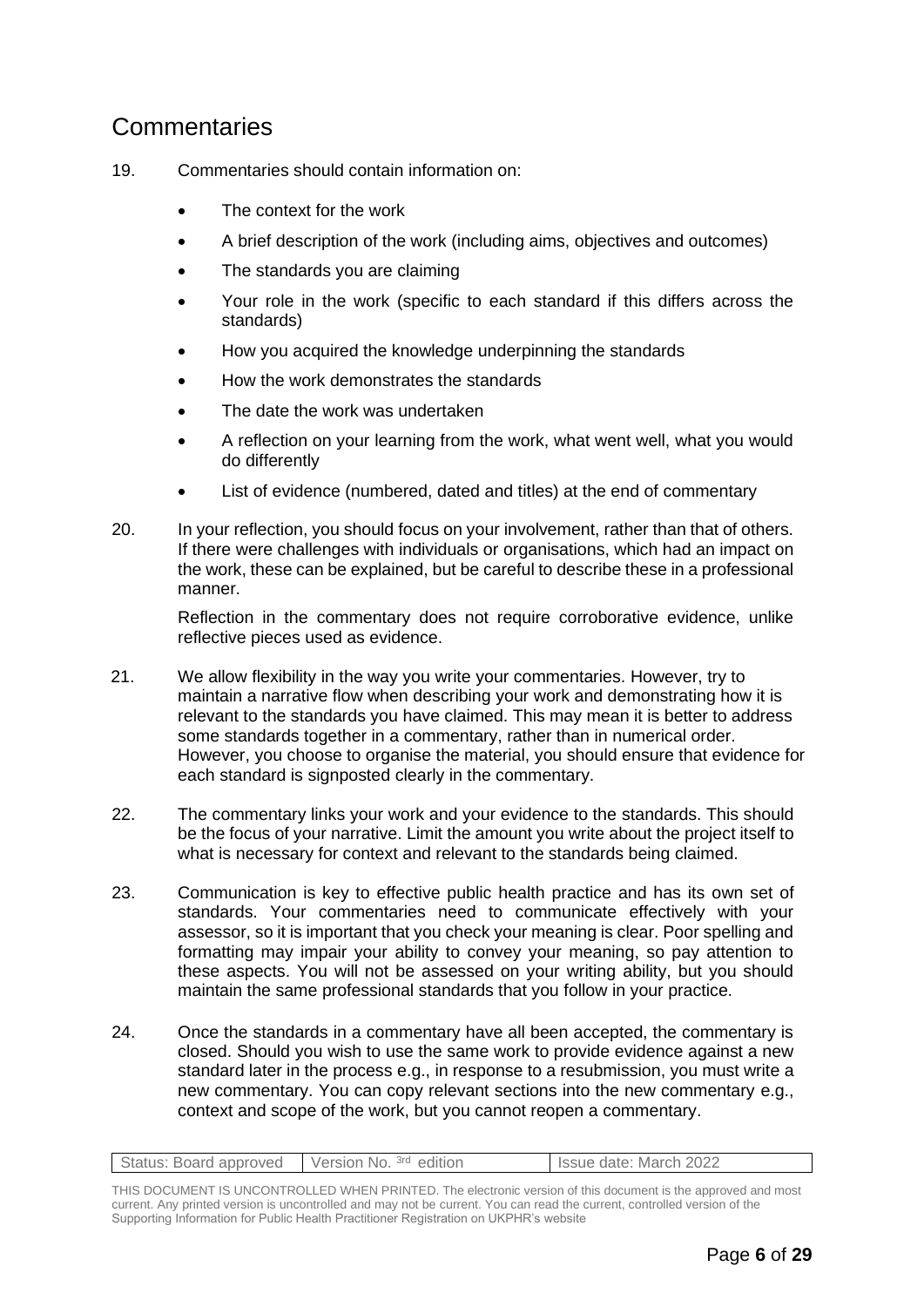## Evidence

25. We allow flexibility in the type of evidence you can use, provided it is relevant to the standard (see *UKPHR Practitioner Guidance for Applicants, Assessors and Verifiers*). Each piece of evidence should include its date of origin and your name. If your name is not included, you should ensure other evidence is provided that demonstrates your role in producing the evidence. Your role in generating the evidence should be clear and evidence should be signposted in the commentary. If you use a written report, signpost the part relevant to the standard; the assessor will not read the whole report to look for the evidence. Use only evidence relevant to the specific standard and keep the number of items of evidence for each standard to the minimum necessary.

You can use an item of evidence for more than one standard if it is relevant.

- 26. Evidence can be derived from any period of your career, if the 50% rule is met (see *UKPHR Practitioner Guidance for Applicants, Assessors and Verifiers*). Most evidence will be drawn from professional roles you have undertaken, but examples from things you have done in a voluntary capacity outside work can be used as evidence if relevant for demonstrating the standards.
- 27. Breaches of confidentiality often occur because identifiable details have not been removed from evidence, so it is important that you check your evidence carefully before submission. More information about confidentiality is provided below.
- 28. We require submissions in English. If your evidence involves the use of another language, a translation should be provided in English.

#### Evidence of knowledge

- 29. Evidence of knowledge will often be broader than evidence of its application, which will be related to your specific area of work. You should always seek to demonstrate how you acquired the knowledge that underpins the standard: briefly summarise what is the knowledge and what was its source. When was it acquired, and how?
- 30. The level of knowledge required is equivalent to a first degree (Level 6 in the Qualifications and Credit Framework<sup>1</sup>, Level 10 in the Scottish Credit and Qualifications Framework<sup>2</sup>).
- 31. Knowledge need not be evidenced by formal learning (see *UKPHR Guidance for Applicants, Verifiers and Assessors*). Learning undertaken for CPD can often provide valuable evidence, for example shadowing, self-directed learning, seminars. Citing potential evidence and listing training courses/sessions in a commentary is insufficient. Knowledge gained through experience or other informal methods needs

<sup>2</sup> <https://scqf.org.uk/interactive-framework/>

| Status: Board approved Version No. 3rd edition | Issue date: March 2022 |
|------------------------------------------------|------------------------|
|                                                |                        |

<sup>1</sup> <https://www.gov.uk/what-different-qualification-levels-mean/list-of-qualification-levels>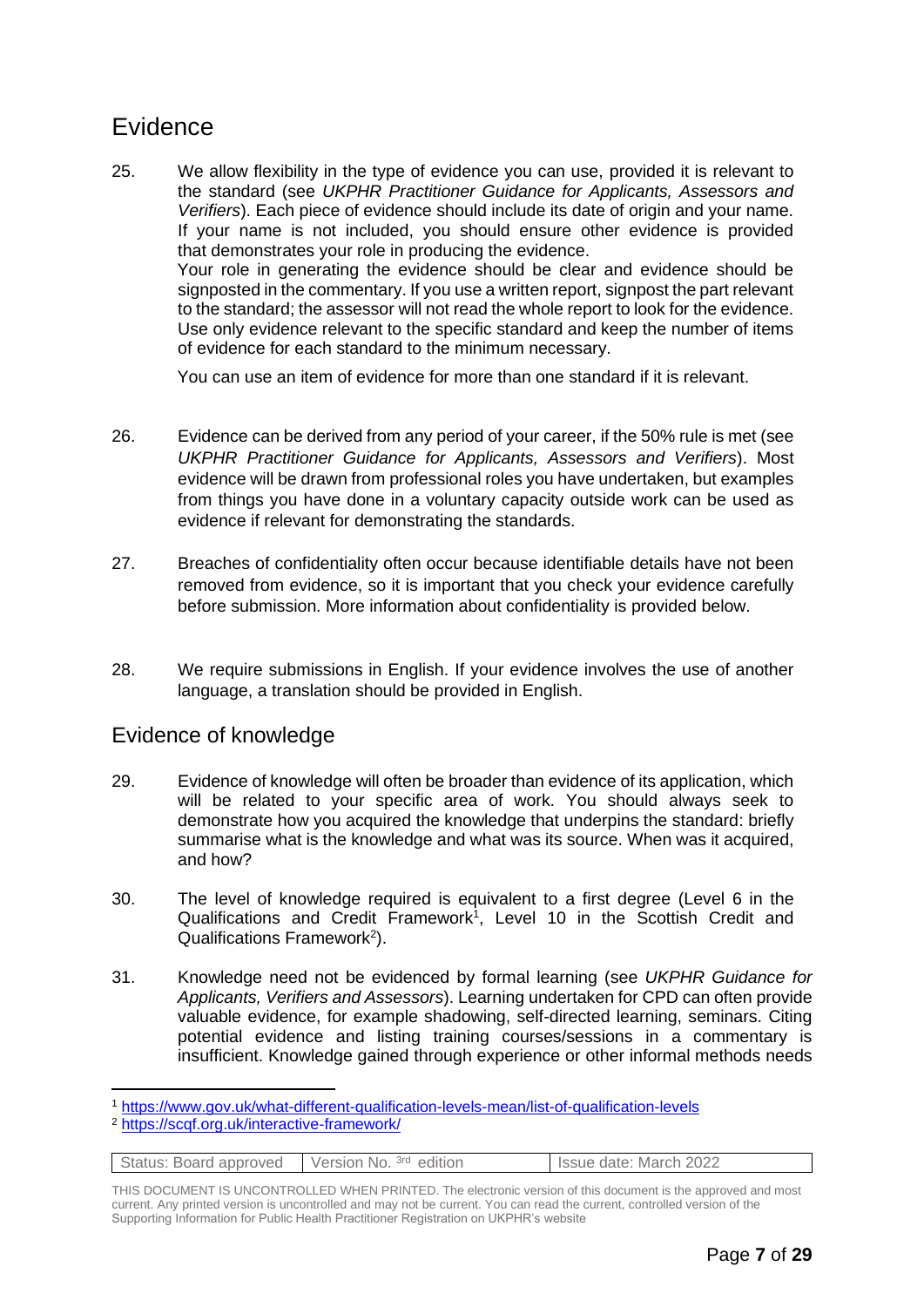to be set out with sufficient detail, in either the commentary narrative or a reflective note, to assure the assessor of the relevance, authenticity, legitimacy and appropriateness of the learning undertaken at the appropriate level (autonomous practice). Where possible it must be supported with objective evidence. It is helpful if your narrative includes some reflection on the learning acquired. This information will support the assessment and demonstrates your reflective practice.

- 32. A testimonial from an appropriate professional as evidence of the knowledge claimed can be used, however a testimonial on its own is insufficient. If a testimonial of is used for this purpose, it should refer specifically to the standard and evidence. The professional status of the person providing it should be clear.
- 33. You may use 'post-dated' evidence for knowledge i.e., knowledge gained after application i.e., the work that you did, but you should still be clear as to how your original knowledge was acquired and, wherever possible, provide objective evidence of this.
- 34. Reflective notes on the knowledge you have acquired is not necessary, unless an assessor needs further assurance that you have the appropriate underpinning knowledge. This should not be required if you have provided enough detail covering the questions above and your evidence of application demonstrates your understanding of the knowledge you have acquired.
- 35. If your knowledge evidence is older than 5 years, you should consider whether it should be updated, and evidence of that update included in your submission. This is particularly important if there is likely to have been a change or expansion of that knowledge since you first acquired it.

#### Evidence of application

- 36. The level of practice you are required to demonstrate is that of an autonomous practitioner i.e., you should not have been supervised directly for the work you have used in your submission. Some of your work may be at a higher level of practice, but assessors are told not to expect the same level throughout your evidence if the minimum level is met.
- 37. Evidence of application for each standard should be derived from one piece of work and should be real examples from your own work, either produced by you or directly related to you.
- 38. A testimonial from an appropriate colleague (such as a registered professional) can be used as evidence of application, but do not overuse this form of evidence. An evidence testimonial template is included in Annex C. Testimonials should be from an appropriate professional, who understands what the specific standard requires and is able to comment on your competence. A testimonial should refer specifically to the standard and evidence. The professional status of the person providing it should be clear. They may be a registered professional themselves, however, are not required to be, as long as they have an understanding of the UKPHR standards for practitioner registration.

| Status: Board approved | Version No. <sup>3rd</sup> edition | Issue date: March 2022 |
|------------------------|------------------------------------|------------------------|
|                        |                                    |                        |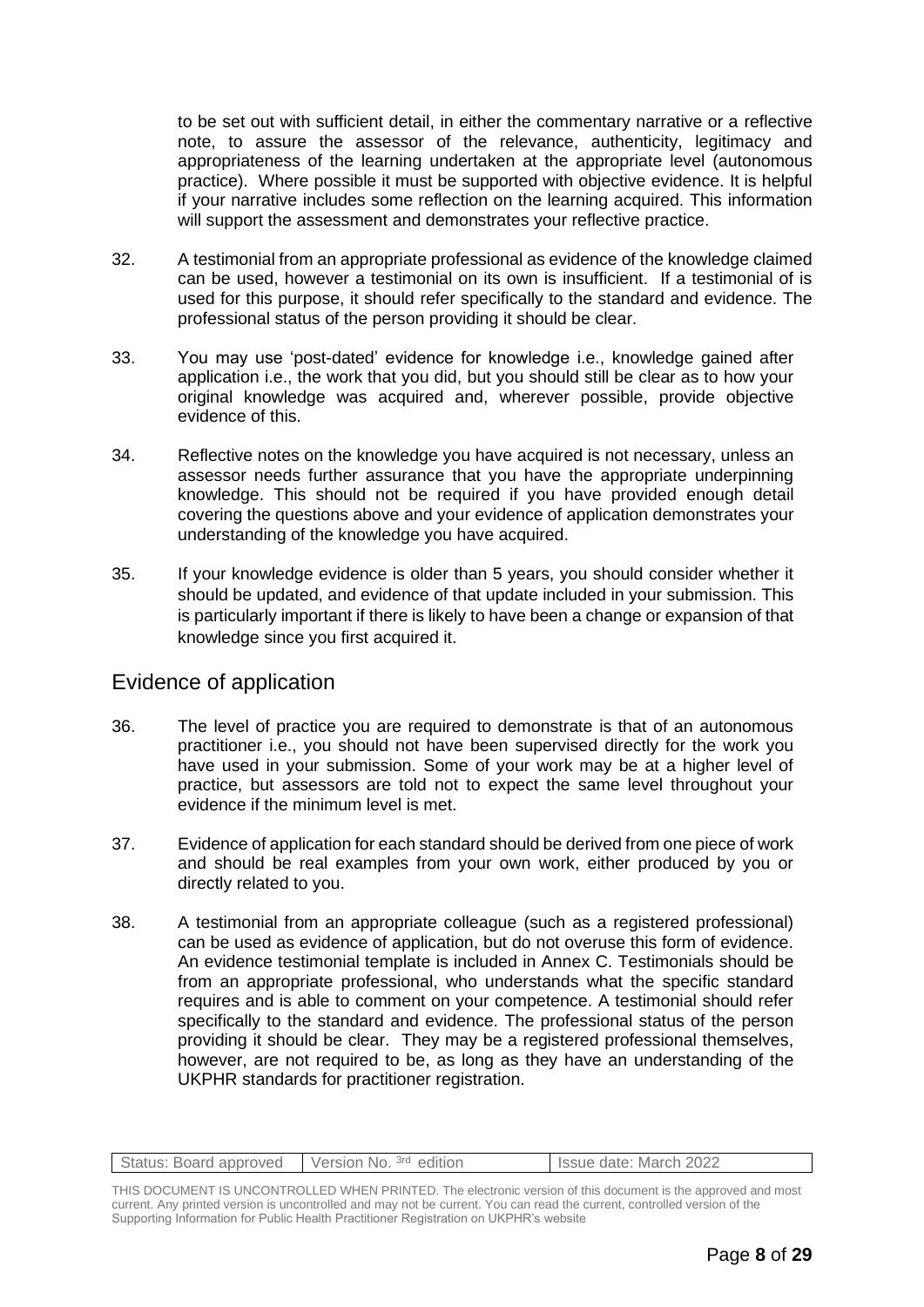- 39. In some circumstances, an appropriate colleague may directly observe your work at a specific event and provide feedback. In these circumstances they can complete an observation template as evidence of application (Annex A), however this form of evidence should not be overused. As stated above (36) testimonials should be from an appropriate professional, the status of the person providing it should be clear and should specify the standard claimed and the event the observation relates to.
- 40. Subjective evidence such as personal or reflective notes as evidence should also be used sparingly and corroborated by objective evidence.
- 41. You must be careful not to plagiarise the work of others in either your evidence or your commentaries. References of documents or articles can be used, if they are important for the context of the work or for the extent of knowledge accessed, but they are not evidence of application unless you have written them yourself. Assessors are not expected to check references, so if there is content you wish to highlight, an extract should be provided.

### Understanding

- 42. Understanding is the bridge between knowledge and application. It is important because it relates directly to the purpose of registration: the recognition that practitioners are competent and safe to practise autonomously. In the practitioner registration process, it is demonstrated and assessed explicitly through:
	- the choice of the standards for a particular piece of work (commentary)
	- the explanation of this choice (commentary)
	- the explanation of how the standard/ has been demonstrated in the work, which provides a coherent narrative to the assessor (commentary)
	- reflection on the work (commentary)
	- knowledge and application (evidence).
- 43. Separate evidence for understanding is not required, although the choice of appropriate evidence for knowledge and application, and the description of these in the commentary, will add to the assessor's assurance that you have understanding. Unnecessary or irrelevant evidence will decrease that assurance.

### Completing the e-portfolio

44. Most local schemes use the e-portfolio. You will be provided with information and training on how to access and input information into this. The feedback from your assessor will also be via the e-portfolio. The information you upload will be used to generate the assessment log.

| Status: Board approved Version No. 3rd edition | Issue date: March 2022 |
|------------------------------------------------|------------------------|
|                                                |                        |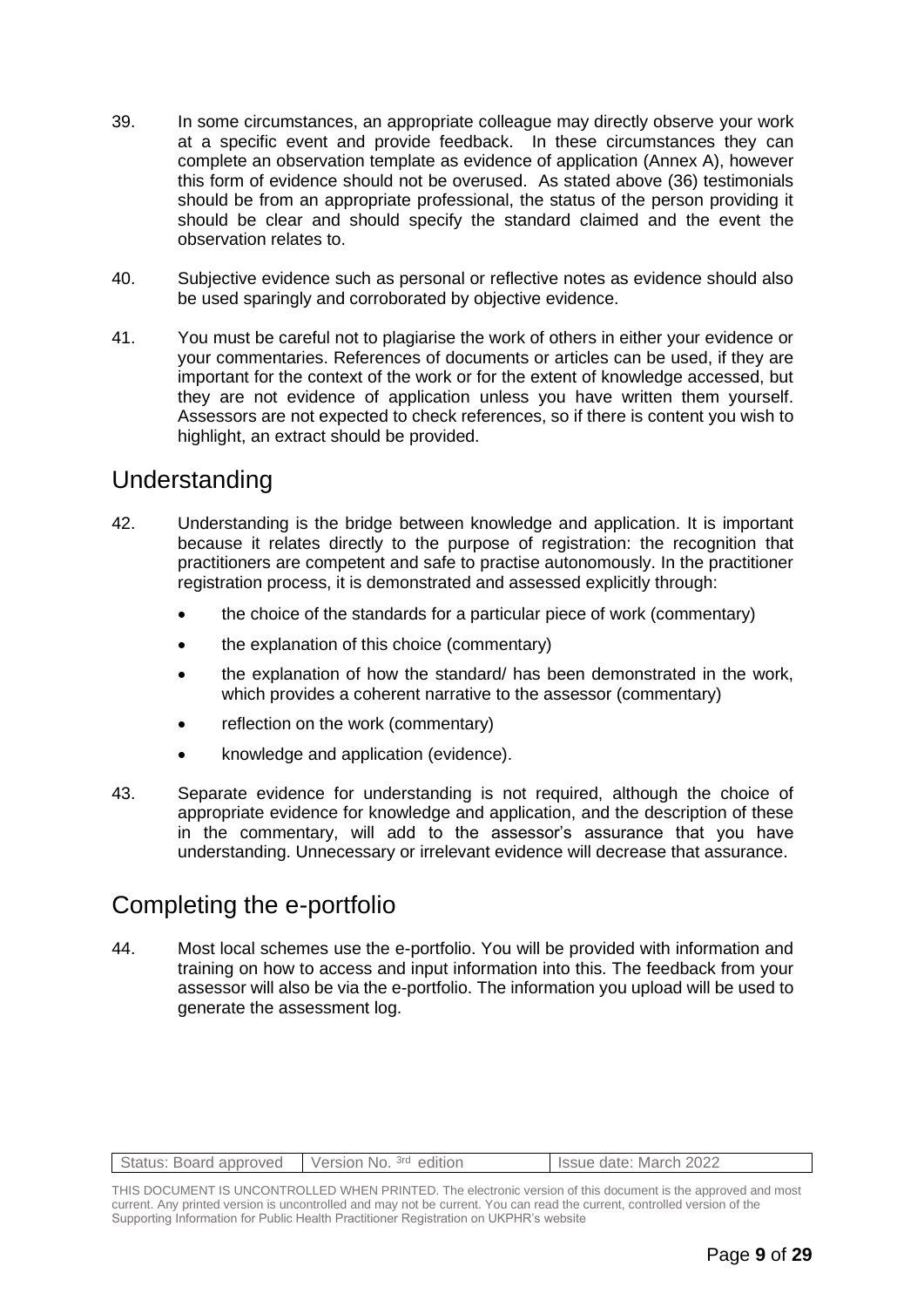### Feedback from assessor

- 45. Your assessor will look at your commentary and the evidence you have submitted and decide, for each of the standards you have claimed, whether you have demonstrated knowledge, understanding and application. If not, you will be asked to clarify whatever element has not been demonstrated sufficiently. Common reasons for clarification include:
	- a specific item of evidence does not appear to be relevant
	- there is insufficient detail in the commentary or the evidence
	- not all aspects of a standard have been addressed
	- poor signposting of evidence
	- your role in the work is unclear
	- it is not clear you are working autonomously
	- you have described your knowledge or application in your commentary but have not provided any objective evidence.
- 46. Most clarifications are simple to address and one issue e.g., insufficient detail, may lead to several clarifications in the same submission. This is more common in a first submission, as you will be getting to grips with the process. Therefore, we recommend you submit one commentary at a time, so you can benefit from the feedback you receive.
- 47. The assessment feedback will be through the assessment log. The scheme coordinator should be copied into any email contact with your assessor, e.g., to confirm submission/ feedback timescales or problems associated with these. The messaging function on the e-portfolio can also be used for this purpose.
- 48. Your assessor will have been told to be as clear as possible in outlining the issue that needs to be clarified; the list above is not exhaustive. However, assessors are warned not to stray into coaching, as this negates the point of the assessment process; we need to know you understand the standards, not the assessor.
- 49. Most of the assessor feedback will be entered on the log against the specific standard. Occasionally your assessor may leave a comment in the overview section if there is a systematic problem in one of your submissions. However, the main purpose of the overview section is to summarise the assessment process for the verifier.
- 50. Most local schemes provide support and if you have a colleague who has been through this process, they may be prepared to mentor you. If you do not understand the feedback you have been given or feel the comments are not clear, tell your scheme coordinator as help may be available. Your assessor cannot give you direct additional feedback as this is strictly outside their role.

| Status: Board approved Version No. 3rd edition | Issue date: March 2022 |
|------------------------------------------------|------------------------|
|                                                |                        |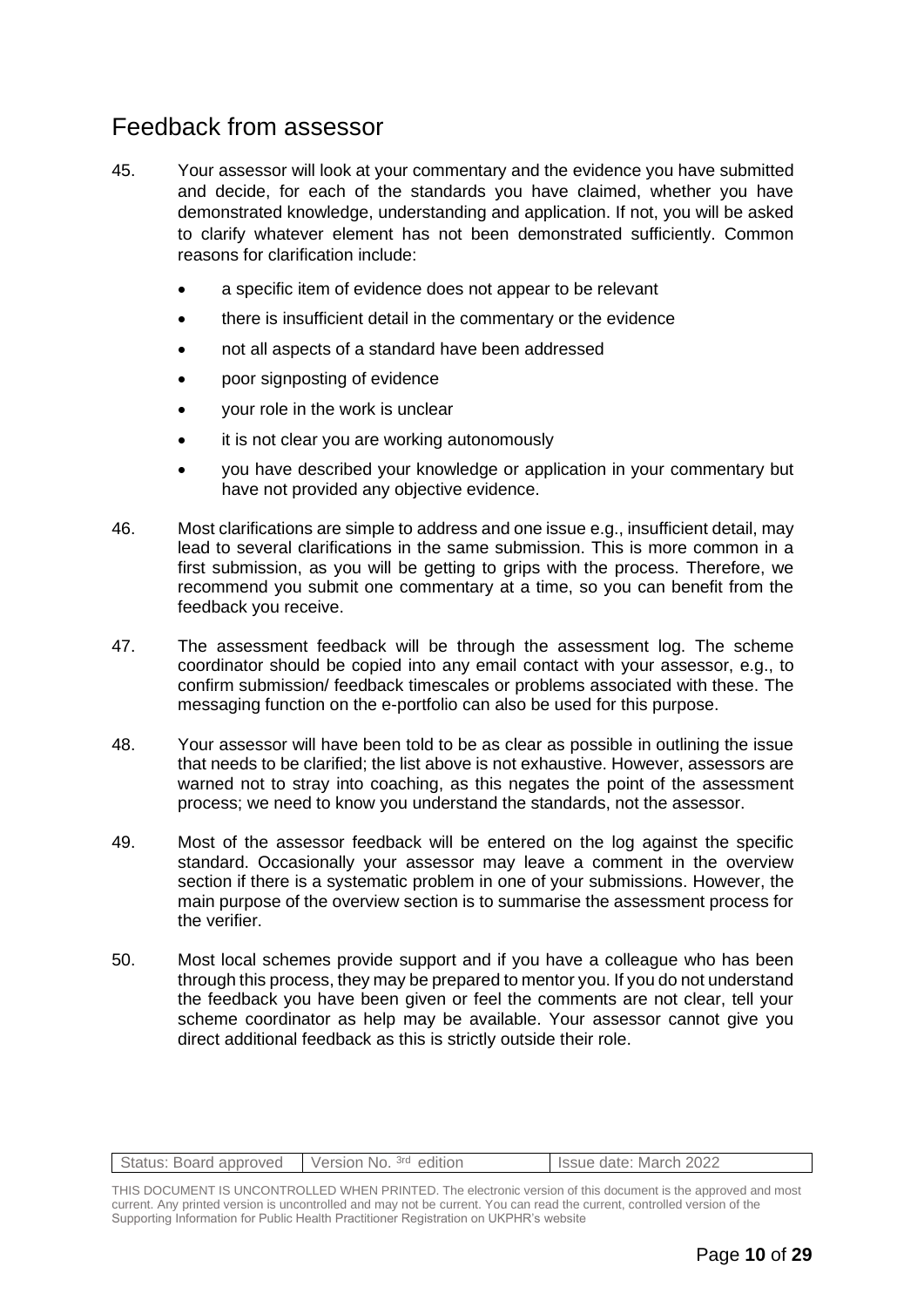## The Standards

- 51. 'The public health function' referred to in the standards is defined in the Public Health Skills and Knowledge Framework 2016 as: '*improves and protects the public's health and reduces health inequalities between individuals, groups and communities, through co-ordinated system-wide action'.*
- 52. Your portfolio concerns your own area/areas of work; it is not expected to be system wide. Some standards specifically refer to collaborating across organisations and boundaries. You are not expected to have led the work you have used, but you should always have made a clear contribution.
- 53. Knowledge, understanding and application must be demonstrated for each standard. Understanding is the bridge between knowledge and application, and is most often demonstrated in your commentaries, although it may also be shown in the evidence provided for knowledge and application. Separate evidence for understanding is not required.
- 54. There are eight area descriptions under which the standards are grouped. They are intended to guide the interpretation of the related standards i.e., where the emphasis should be placed in your evidence. They are not specifically assessed.
- 55. Confidentiality applies throughout your portfolio and a breach in confidentiality will require a resubmission of standard 2.2, if it has already been accepted, with evidence of updated training in data confidentiality and disclosure, and reflective learning on the original confidentiality breach.

| Status: Board approved Version No. 3rd edition | Issue date: March 2022 |
|------------------------------------------------|------------------------|
|                                                |                        |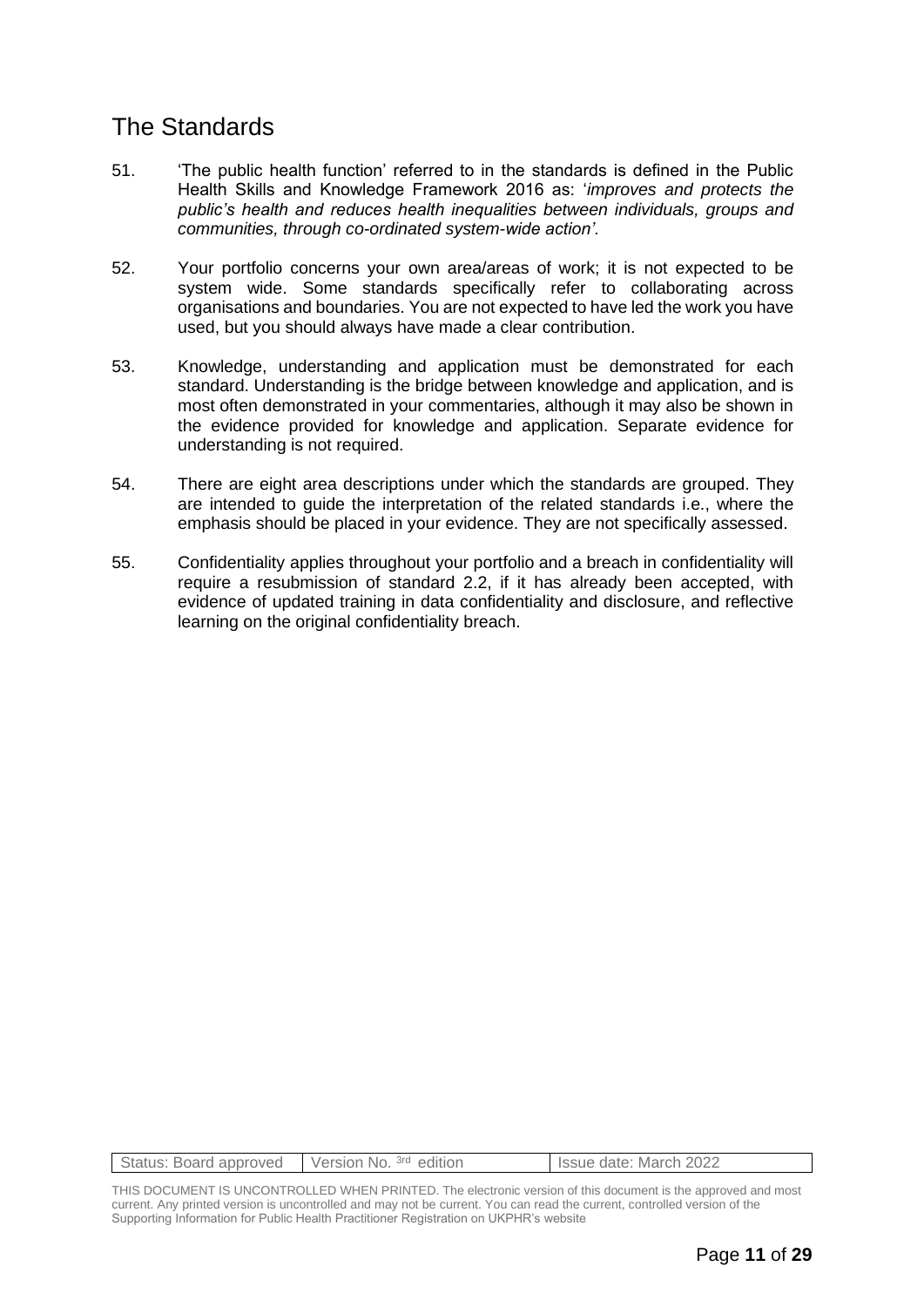#### **1. Practising professionally, ethically and legally**

*1.1 Comply with statutory legislation and practice requirements in your own area of work*

If mandatory legislation applies to your professional practice, this should be included in your evidence. 'Practice requirements' includes professional and organisational requirements.

If your evidence relates to older legislation, you should provide evidence of updated knowledge.

#### *1.2 Use an ethical approach in your area of work, identifying ethical dilemmas or issues arising and how you address them*

You should outline the approach you have used; if a specific ethical framework is used in your area of work, this should be referenced.

#### *1.3 Act in ways that promote equality and diversity*

You should distinguish between equality and diversity and demonstrate both. You should demonstrate knowledge of the individual characteristics that are relevant in this context, but do not need to show evidence of application for all. You should be explicit in your evidence of application regarding the characteristics that were addressed.

#### *1.4 Act in ways that value people as individuals*

The knowledge for this standard may be similar to that used for standard 1.3 and standard 1.5, but its application will be in relation to individuals, rather than a population group.

#### *1.5 Act in ways that recognise people's expressed beliefs and preferences*

The knowledge for this standard may be similar to that used for standard 1.3 and standard 1.4, but its application should involve eliciting people's expressed beliefs and preferences. You may not agree with the beliefs and preferences expressed, but you should demonstrate how they were recognised in your work.

#### *1.6 Act within the limits of your competence, seeking advice when needed*

Advice can be sought from any trusted source, whether an individual or an organisation, written or verbal. Explain why your chosen source is appropriate/legitimate.

#### *1.7 Continually develop your own practice by reflecting on your behaviour and role, identifying where you could make improvements*

We consider Continuing Professional Development (CPD) to be an essential element of registration. You should demonstrate a systematic approach to learning

|  | Status: Board approved Version No. 3rd edition |  | Issue date: March 2022 |
|--|------------------------------------------------|--|------------------------|
|--|------------------------------------------------|--|------------------------|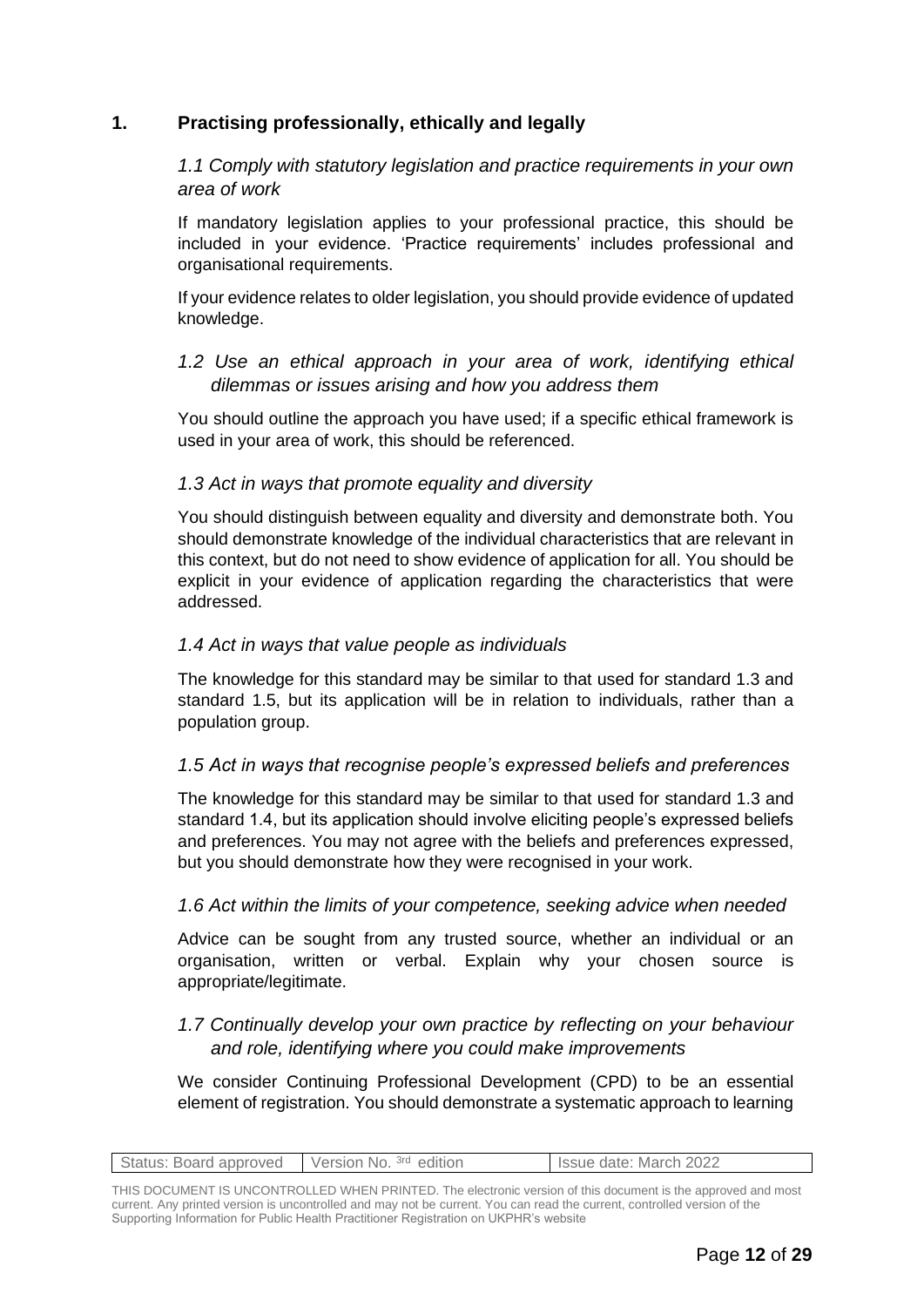and development. Your evidence should include a personal development plan and evidence of self-reflection. Include material related to different approaches to learning and the way you take these into account.

#### *1.8 Contribute to the development and improvement of others' public health practice*

You should include material related to different approaches to supporting the learning of others and the way you take these into account.

#### **2. Using public health information to influence population health and wellbeing**

Where the terms 'data' and 'information' are used in the standards, the following should be noted. Data are facts or figures, which need 'cleaning' and 'processing' to be useful. When data are processed, interpreted, organised, structured or presented to make them meaningful or useful, they become information.

#### *2.1 Identify data and information requirements to deliver the public health function demonstrating use of epidemiological terms and concepts*

Epidemiological terms and concepts include incidence, prevalence, measures of risk, health status, mortality/morbidity rates. You should outline your knowledge of data sources and especially those relevant to your area of work. The knowledge underpinning this standard may be broader than your application; you are not expected to demonstrate use of all the epidemiological terms and concepts but use of more than one is expected.

#### *2.2 Manage data and information in compliance with policy and protocol, demonstrating awareness of data confidentiality and disclosure*

The work you use to demonstrate application for this standard may relate to previous policy and protocol, which was applicable at the time the work was undertaken but is now out of date. You should state that you are aware that this is the case and provide evidence that you have updated your knowledge. Knowledge evidence must include data confidentiality and disclosure.

A breach of data confidentiality anywhere in your portfolio will require a resubmission for this standard (see *UKPHR Practitioner Guidance for Applicants, Assessors and Verifiers*).

#### *2.3 Obtain, verify and organise data and information, showing awareness of potential data anomalies*

The knowledge underpinning this standard may be broader than your application and should include basic public health data sources, the significance and reliability of data and what data anomalies may be encountered i.e., the standard requires an awareness of the validity of data and its limitations.

You should explain your choice of data and its source in your evidence of application. The data and information can be from either primary or secondary

| Status: Board approved Version No. 3rd edition | <b>I</b> Issue date: March 2022 |
|------------------------------------------------|---------------------------------|
|                                                |                                 |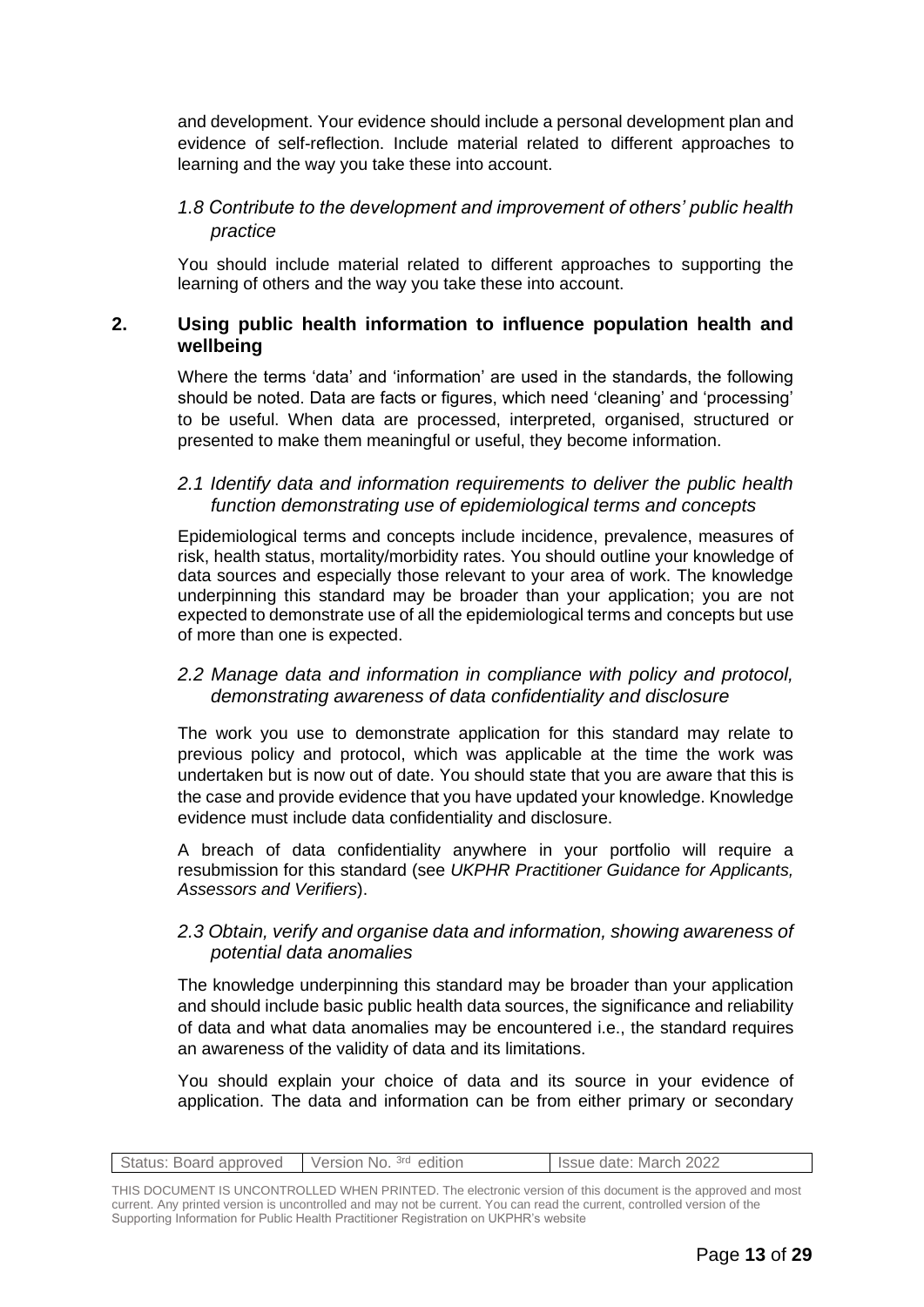sources, but you should demonstrate knowledge of how it was verified, and your own use of the data and information should be outlined.

#### *2.4 Demonstrate how health inequalities are identified and monitored*

The knowledge underpinning this standard may be broader than your application. Identification and subsequent monitoring of health inequalities in your area of work should be demonstrated in your evidence of application.

#### *2.5 Interpret and present information using appropriate analytical methods for quantitative data*

Quantitative data analysis is the process of presenting and interpreting numerical data, using statistics. You would be expected to have knowledge of basic statistical terms, including median, mean, mode, range, variance, simple tests of differences between groups or populations, calculation of population rates and confidence intervals.

You should include the context in which the information is being used; how you interpreted the information and where and to whom you presented it. The knowledge underpinning this standard may be broader than your application; you should demonstrate knowledge of more than one analytical method and the criteria for when they are used. Explain why the method(s) you used were chosen. The analysis need not be complex.

#### *2.6 Interpret and present information using appropriate analytical methods for qualitative data*

Qualitative data analysis is the process of analysing data collected in a nonnumeric form. You should include the context in which the information is being used; how you interpreted the information and where and to whom you presented it. The knowledge underpinning this standard may be broader than your application; you should demonstrate knowledge of more than one analytical method and criteria for when they are used. Explain why the method(s) you used were chosen. The analysis need not be complex.

#### **3. Assessing the evidence for public health interventions and services**

#### *3.1 Access and appraise appropriate evidence of effectiveness for public health interventions or services*

Knowledge of different sources, types and levels of evidence and systematic appraisal methodology is needed for this standard. An awareness of the limitations of evidence should be demonstrated. Explain how these have been applied in your area of work. The knowledge underpinning this standard may be broader than your application.

#### *3.2 Apply evidence to plan the delivery of effective public health interventions or services*

|  | Status: Board approved Version No. 3rd edition |  | I Issue date: March 2022 |
|--|------------------------------------------------|--|--------------------------|
|--|------------------------------------------------|--|--------------------------|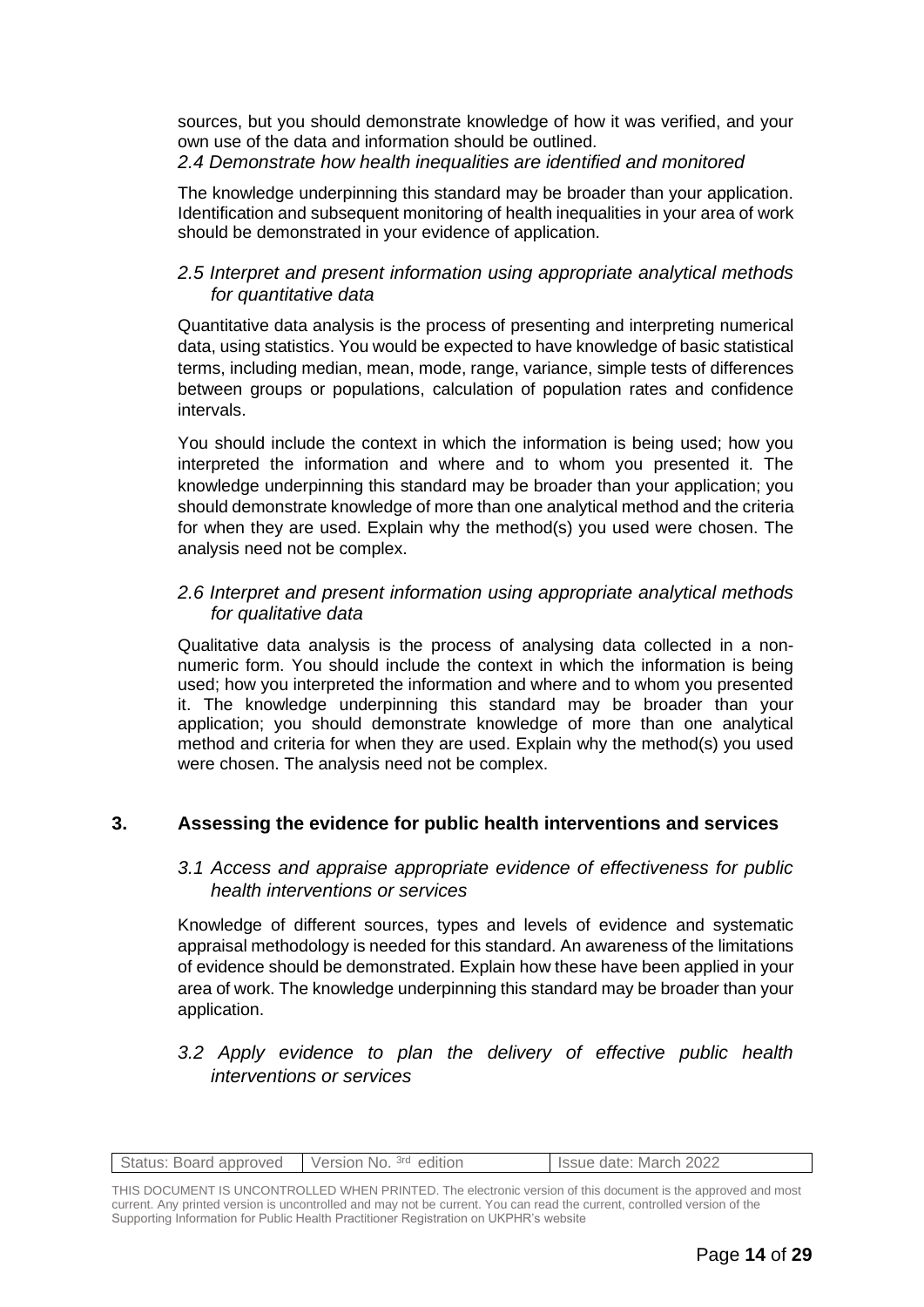Knowledge of the information needed to determine whether an intervention is effective is required for this standard. The knowledge underpinning this standard may be broader than your application. In your application of this knowledge, explain how you knew the evidence was likely to achieve the desired result and how the evidence was used in the planning of the delivery of the intervention. You need to outline your involvement/role but do not need to have led the work.

#### **4. Protecting the public from health risks while addressing differences in risk exposure and outcome**

#### *4.1 Demonstrate how risks to health and wellbeing are identified, prevented or controlled*

Knowledge of all three elements (identification, prevention and control) is needed, but only one need be demonstrated in the application, unless your work required consideration of more than one element. The knowledge underpinning this standard may be broader than your application and should include the varying scale of risk and different types of risk. Your application need not be complex.

#### *4.2 Demonstrate how individual and population health differ, and describe the possible tensions which may arise when promoting health and wellbeing*

You should describe the difference between individual and population health and how these can lead to tensions. Your application should then demonstrate at least one tension, which arose in your work, and how you dealt with it.

#### **5. Implementing public health policy and strategy**

#### *5.1 Support the implementation of policies or strategies to improve health and wellbeing and reduce health inequalities*

This standard requires knowledge and understanding of at least one national, regional or local strategy linked to the causes of poor health and inequalities, which has been implemented in your area of work. You do not need to have led the implementation, but you should outline the nature of your involvement. You are not required to have developed policy or strategy in order to demonstrate this standard, but you can use evidence of such development if it is your own work. Policy or strategy documents can be referenced, but they are not evidence of your application (unless you have produced them).

#### *5.2 Demonstrate how your work is influenced by an understanding of the impact of the wider determinants of health*

Determinants of health are the personal, social, economic and environmental factors, which determine the health status of a person or community. Your knowledge may be broader than your application.

| Status: Board approved   Version No. 3rd edition | Issue date: March 2022 |
|--------------------------------------------------|------------------------|
|                                                  |                        |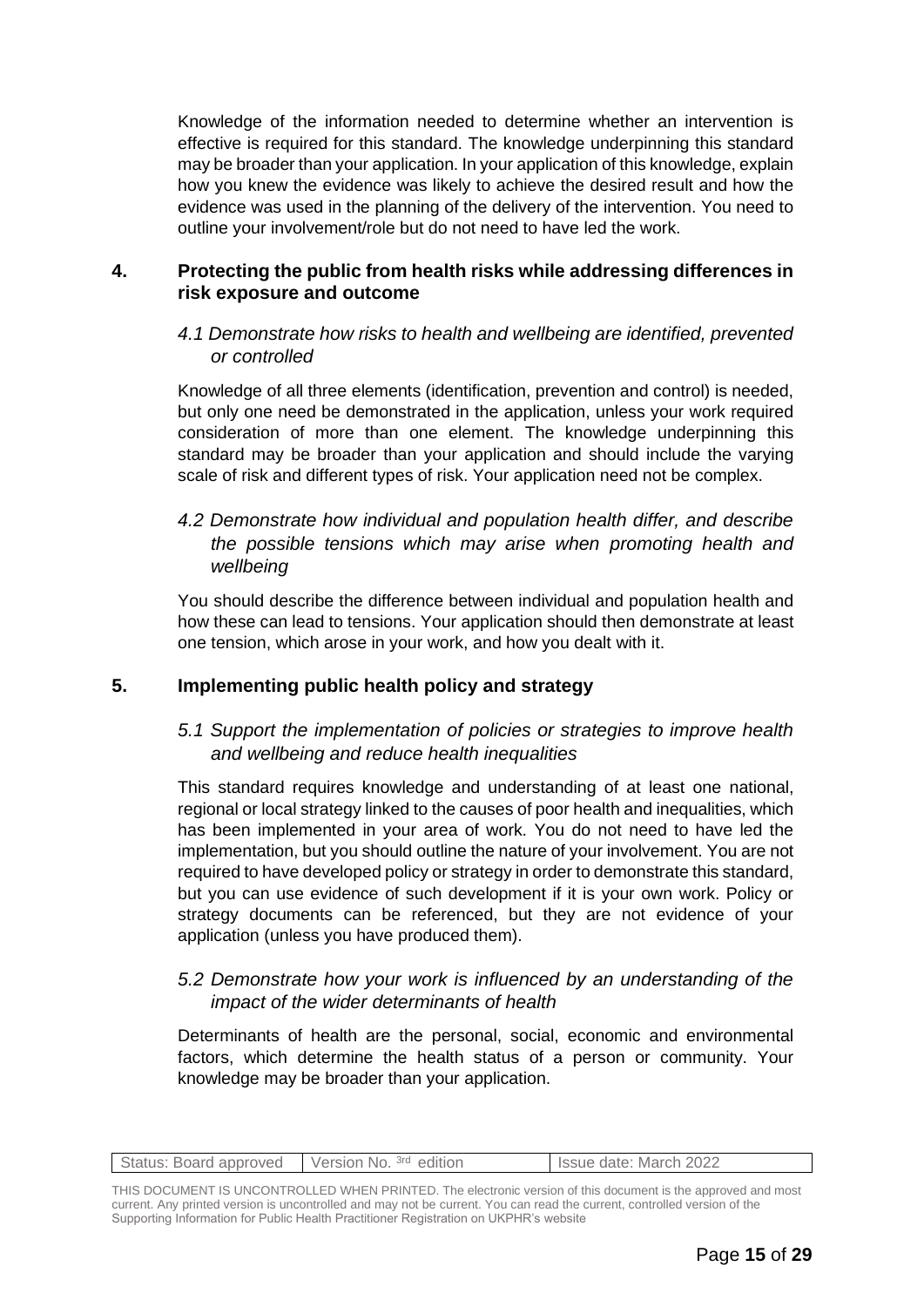It is important to link the wider determinants to the way they impact on health and inequalities and identify ways your work addresses them.

#### *5.3 Critically reflect on and make suggestions for how public health policies or strategies could be improved*

Your reflection and subsequent suggestions should be informed by objective analysis. Your suggestions do not need to have been implemented, but they should have been shared with other professionals. You do not need to have contributed to the development of policy or strategy to demonstrate this standard, but you can use evidence of such a contribution if appropriate

#### **6. Collaborating across organisations and boundaries to deliver the public health function**

#### *6.1 Show how organisations, teams and individuals work in partnership to deliver the public health function*

This standard requires knowledge of the principles of partnership working and how they have been applied in your work; you should outline your contribution to the partnership work you use as evidence of application. The nature of the partnership will depend on your area of work and should be clearly defined. The contribution of the partnership to the public health function should also be clear.

#### *6.2 Demonstrate how you work collaboratively with other organisations to improve public health*

The focus of this standard is on the specifics of your own collaborative approach when working across organisational boundaries. The organisations concerned should be defined.

#### *6.3 Reflect on your personal impact on relationships with people from other teams or organisations when working collaboratively*

This standard focuses on your personal impact on individual relationships when working with others from different teams or organisations. The impact can be either positive or negative or both. If your personal impact was negative, you should include reflection on why this was the case and what you would do differently in future. Your impact should be linked to the outcome of the partnership work concerned. You should include corroborative evidence of your reflection

#### **7. Planning, implementing and evaluating public health programmes and projects**

*7.1 Describe how you have planned a public health intervention to improve health and wellbeing, demonstrating terms and concepts used to promote health and wellbeing*

|  | Status: Board approved Version No. 3rd edition |  | <b>Solution Issue date: March 2022</b> |
|--|------------------------------------------------|--|----------------------------------------|
|--|------------------------------------------------|--|----------------------------------------|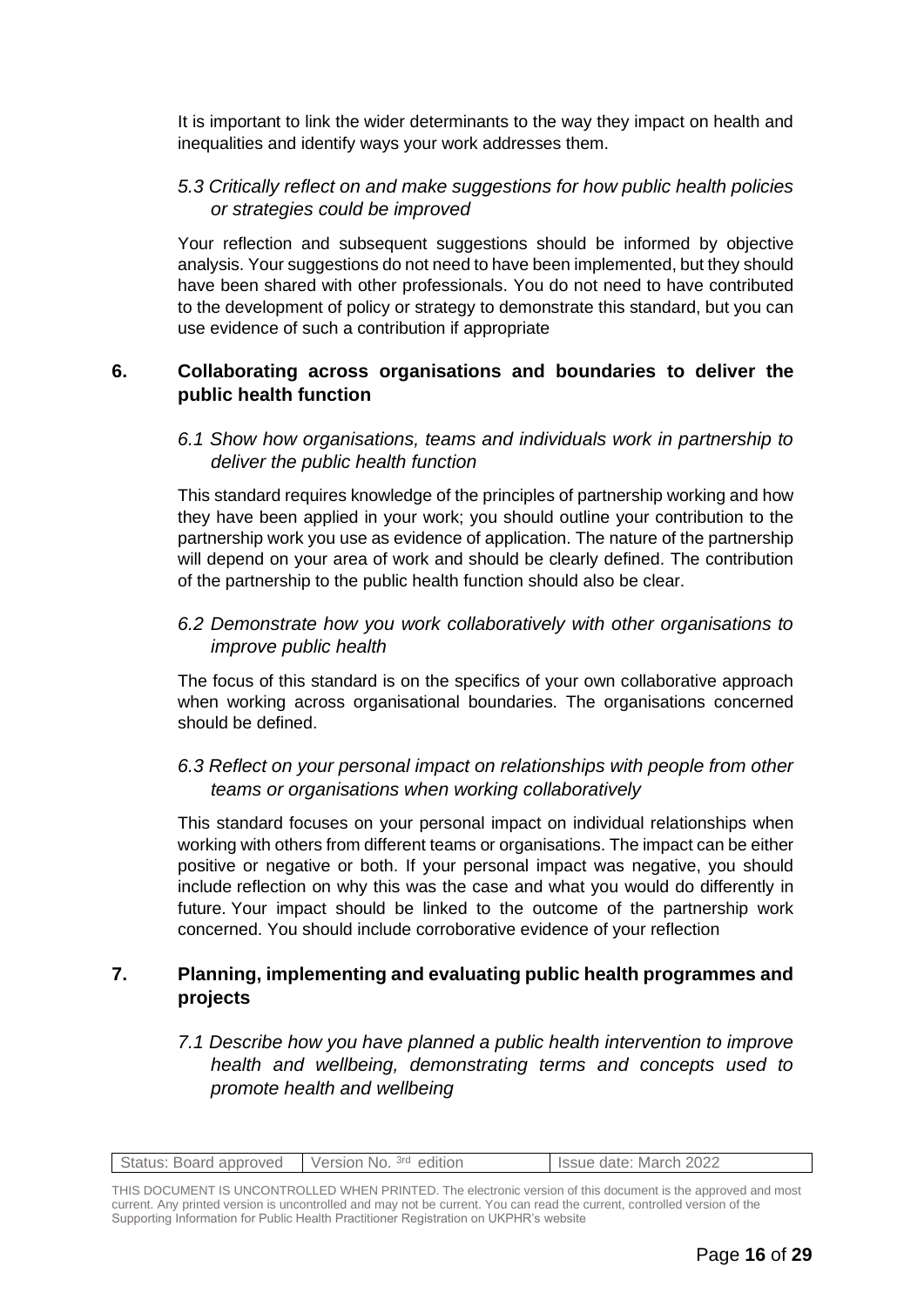Terms and concepts used to promote health and wellbeing include behaviour change, community engagement, health improvement, empowerment, hierarchy of prevention, social capital and social marketing. If others are relevant to your area of work, you should include these. Your knowledge may be broader than your application and should include models for promoting health and wellbeing. Your evidence of application must include at least one of these models and you should explain why this model was chosen. Your evidence of application will draw from the terms and concepts which are relevant to your area of practice.

You do not have to have led the planning of an intervention; your contribution to the work should be clear. A public health intervention can include programmes, projects or services. You must define the intervention you have used as evidence of application.

#### *7.2 Demonstrate how the culture and experience of the target population may impact on their perceptions and expectations of health and wellbeing*

Your underpinning knowledge may be broader than your application i.e. you should provide evidence of your knowledge of a range of characteristics which give rise to cultural differences between groups and populations and how these impact on their perceptions and expectations. You should define your own target population and be specific about the aspects of culture and experience, which are relevant to your work.

#### *7.3 Show how the target population were involved in intervention planning or delivery and have been supported to make informed decisions about improving their health and wellbeing*

You should define the target population and demonstrate both their involvement in planning and how you supported their ability to make informed decisions. The target population should be subject to the intervention.

#### *7.4 Evaluate a public health intervention, reporting on its effect and making suggestions for improvement*

The knowledge underpinning this standard may be broader than your application, as you need to demonstrate knowledge of evaluation principles and frameworks. By evaluation we mean a process that attempts to determine systematically and objectively the relevance, effectiveness and impact of activities in the light of their objectives.

You should outline which evaluation approach or framework you have used in your own work. You do not need to have led an evaluation, but you should outline your contribution. Suggestions for improvement need not have been implemented but should have been discussed with other professionals. A public health intervention can include programmes, projects or services. You should define the intervention you have used as evidence and the scope of the evaluation itself.

| Status: Board approved | Version No. 3rd edition | Issue date: March 2022 |
|------------------------|-------------------------|------------------------|
|                        |                         |                        |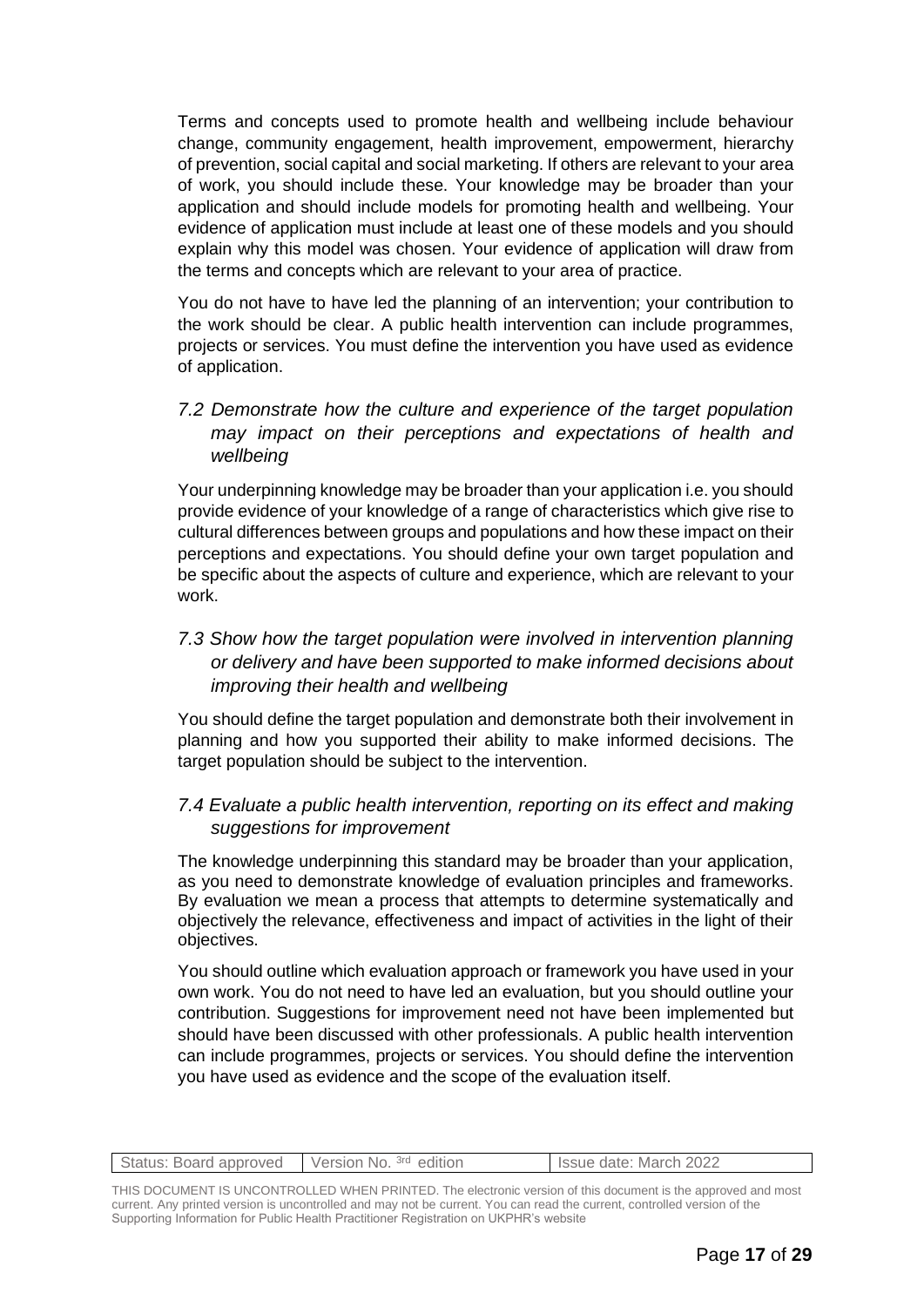#### *7.5 Demonstrate project management skills in planning or implementing a public health intervention*

Knowledge of general project management principles is required, and their application demonstrated in your area of work. A public health intervention can include programmes, projects or services. You should define the intervention you have used as evidence of application.

#### *7.6 Demonstrate how quality assurance principles or policies are applied when planning or implementing a public health intervention*

Knowledge of general quality assurance principles and any policies relevant to your area of work is required, and their application demonstrated. You do not have to demonstrate your personal influence on which principles or policies are used, and your application need not be complex. You do not need to have led the work, but you should outline your contribution. A public health intervention can include programmes, projects or services. You should define the intervention you have used as evidence of application.

#### *7.7 Demonstrate how risk management principles or policies are applied when planning or implementing a public health intervention*

Knowledge of general risk management principles and any policies relevant to your area of work is required, and their application demonstrated. You do not have to demonstrate your personal influence on which principles or policies are used, and your application need not be complex. You do not need to lead the work, but you should outline your contribution. A public health intervention can include programmes, projects or services. You should define the intervention you have used as evidence of application.

#### **8. Communicating with others to improve health outcomes and reduce health inequalities**

#### *8.1 Communicate public health information clearly to a variety of audiences*

Your knowledge for this standard should include the needs of those with different language needs, levels of educational attainment or professional knowledge, or those with sensory or learning impairments, although your application may not address these groups. Awareness of different communication methods should also be demonstrated.

The audiences (at least three) need to be sufficiently different to require consideration of the type of the information or method of presentation or both. Your rationale for choosing the specific information or method should be given. The audiences should be defined clearly. You should also indicate how you attempted to understand how the message had been received; it is recognised that the impact of the messages may not be known.

Communication about risk can be included as evidence for this standard.

| Version No. <sup>3rd</sup> edition<br>Status: Board approved<br>Issue date: March 2022 |
|----------------------------------------------------------------------------------------|
|----------------------------------------------------------------------------------------|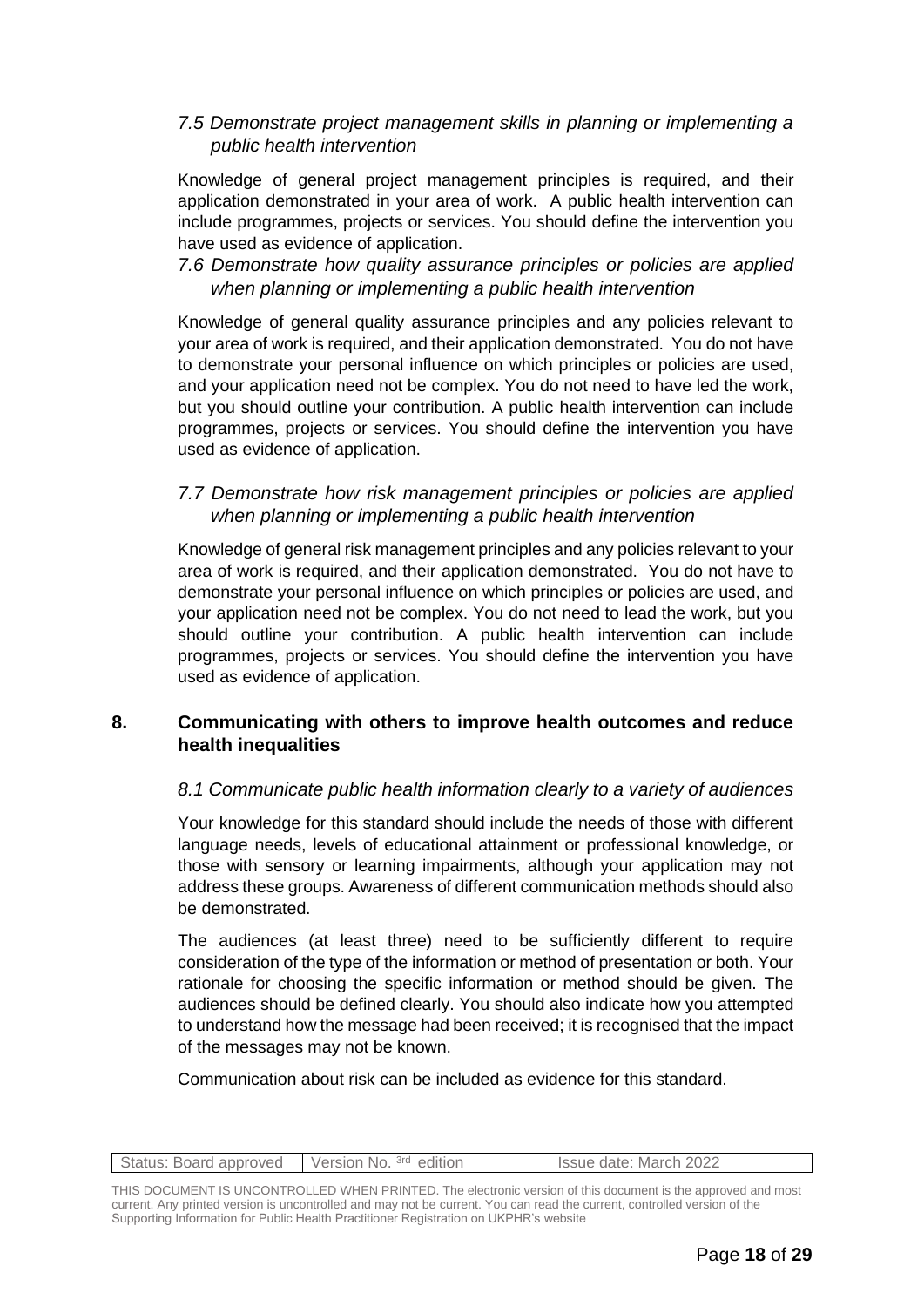#### *8.2 Communicate the health concerns and interests of local people to influence service provision*

Service provision includes delivery of a public health programme or intervention; this includes healthcare interventions or services. You should outline the scope of the work you use as evidence of application. The term 'local people' refers to any group of people affected by the service provision and you should define the nature of the group concerned. The intention of this standard is that the people concerned should be members of the public. How they have been listened communicated with and how their concerns and interests have been represented should be made clear.

#### *8.3 Demonstrate awareness of the effect the media can have on public perception of health and wellbeing*

Your knowledge should include the different effects the media can have, and your application should show consideration of at least one of these effects and how this was dealt with, whether proactively, reactively, or both.

## Confidentiality and disclosure

- 56. Most organisations will have their own data protection policy. You may refer to this to justify your decisions on redaction. If your work required you to disclose information, the information should not be included in the evidence you submit, unless it is already in the public domain.
- 57. There are circumstances in which safeguarding requirements over-ride the duty of confidentiality. If this might be the case, the portfolio submission should observe data confidentiality, as there is no justifiable purpose for UKPHR to have access to those details.
- 58. In portfolio evidence, it is **most important that details of members of the public are not revealed**, or if they are, it is made clear that their permission has been obtained. Names of professional colleagues are sometimes redacted, but it can be argued that some professionals expect people to know their names because of their roles. Ideally you would have asked them before using the evidence. However**, it is essential that confidential or sensitive personal information about professional colleagues is not visible**. If colleagues' names are used, then you should provide evidence that this complies with your organisation's policy.

#### 59. **Up to date knowledge of data protection/information governance and safeguarding vulnerable individuals and children is a key aspect of safe professional practice.**

60. A breach of confidentiality or disclosure will result in a resubmission of standard 2.2 if that standard has already been accepted or is included in the submission where the breach has occurred (see *UKPHR Practitioner Guidance for Applicants, Assessors and Verifiers*).

| Status: Board approved Version No. 3rd edition | Issue date: March 2022 |
|------------------------------------------------|------------------------|
|                                                |                        |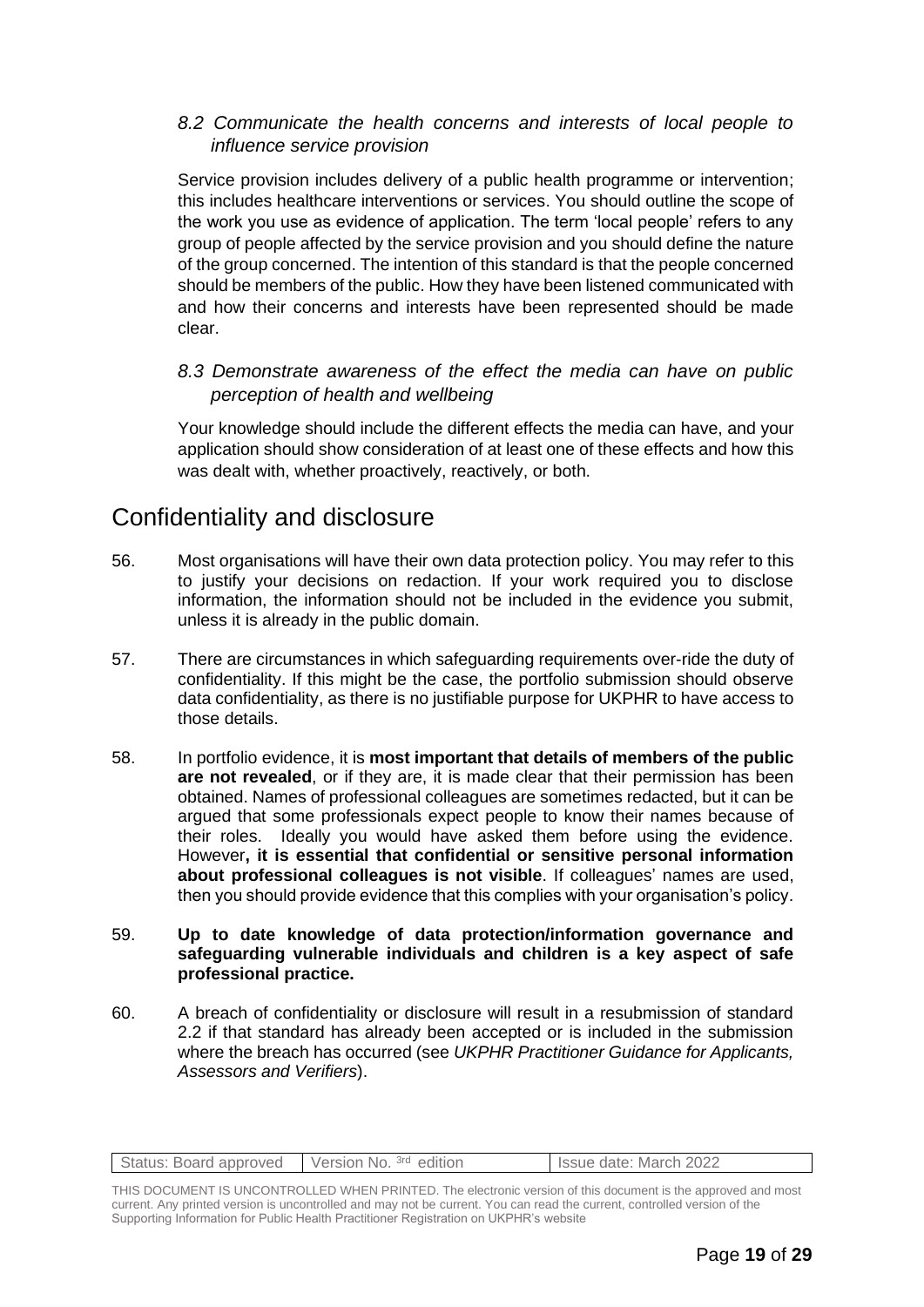### Testimonials and references *(please see Annex for templates)*

- 61. Testimonials have two different purposes in portfolios. One is to use as evidence for specific standards (see above) and the other is as a general testimonial at the verification stage. Information on both is provided in the UKPHR Practitioner Guidance for Applicants, Assessors and Verifiers document. Both need to be from appropriate professionals i.e., individuals who as a result of their own training and experience can comment on your competence, for example a Consultant in Public Health, registered public health professional or other registered professional.
- 62. A general testimonial and a reference must be provided once an applicant has completed their commentaries and they have been assessed. The assessor will review and agree them, before proceeding to verification. Please note UKPHR require that the reference and testimonial are signed, or in the absence of a signature, that they are accompanied by an email from the author to confirm they wrote the reference.
- 63. Both the general testimonial and reference must be provided before the portfolio can proceed through the verification process. Both will also be required for application for registration to UKPHR. The same reference and testimonial should be used for both purposes
- 64. A general testimonial should be from someone who has reviewed the evidence you have submitted for assessment and can confirm that it is your work. The writer of the testimonial should be able to comment on the quality of the evidence submitted and confirm that you are working, or capable of working, at public health practitioner level. They should be able to confirm you are practising autonomously as a practitioner. This overall testimonial is separate to any testimonials you may have included as part of your evidence. It is acknowledged that applicants may have submitted evidence from a range of different roles. Whilst the author of the testimonial may not have directly observed all the work submitted for assessment, they should be able to confirm that they are confident that the work they have not observed directly is your own work in their professional opinion. If one person does not feel able to provide a testimonial for the entire portfolio, you may get a second testimonial to cover specific gaps.
- 65. A **reference** should be from someone who knows you professionally, who can confirm there is no professional, or fitness to practise, reason you should not be included on the Register. The referee should be able to provide general comments about your ability as a public health practitioner. They should be able to provide general comments about your ability as a public health practitioner.
- 66. The professional colleagues providing your general testimonial and reference will have regularly seen your work. They should not be junior to you and at least one

| Status: Board approved Version No. 3rd edition | I Issue date: March 2022 |
|------------------------------------------------|--------------------------|
|                                                |                          |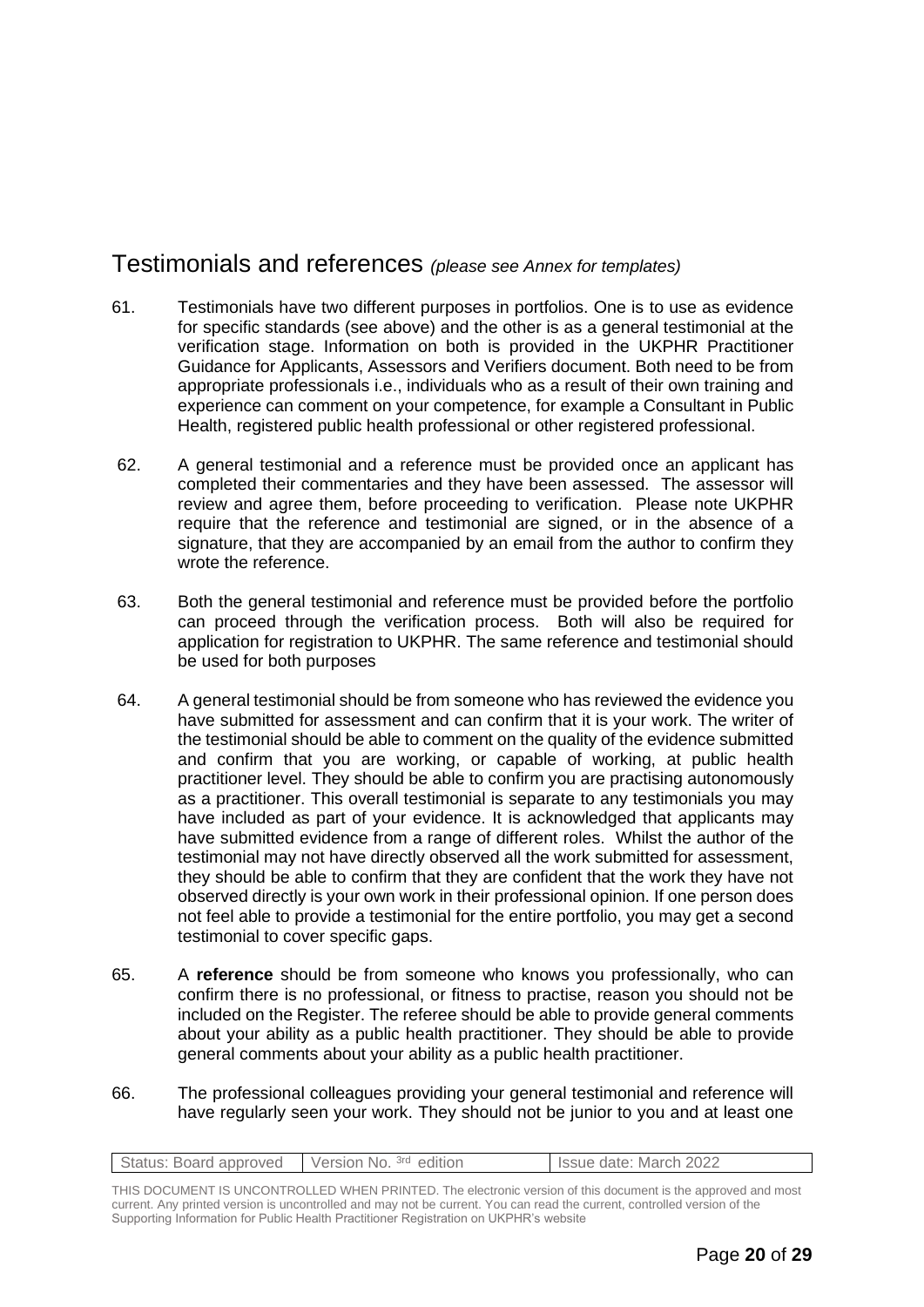of them should come from your line manager if you are employed. You should not use someone for whom you have provided a testimonial or reference. The testimonial and reference should not be written by the same person.

67. Templates for both types of testimonials and for your reference are provided (please see annexes B to D)

### Job Descriptions

68. Your current job description is required at the verification stage. If you have more than one role, these need to be reflected in the documentation. If you are not currently employed, the most recent job description should be attached. If you are self-employed, you should provide a description of your business and your role.

| Status: Board approved Version No. 3rd edition | I Issue date: March 2022 |
|------------------------------------------------|--------------------------|
|                                                |                          |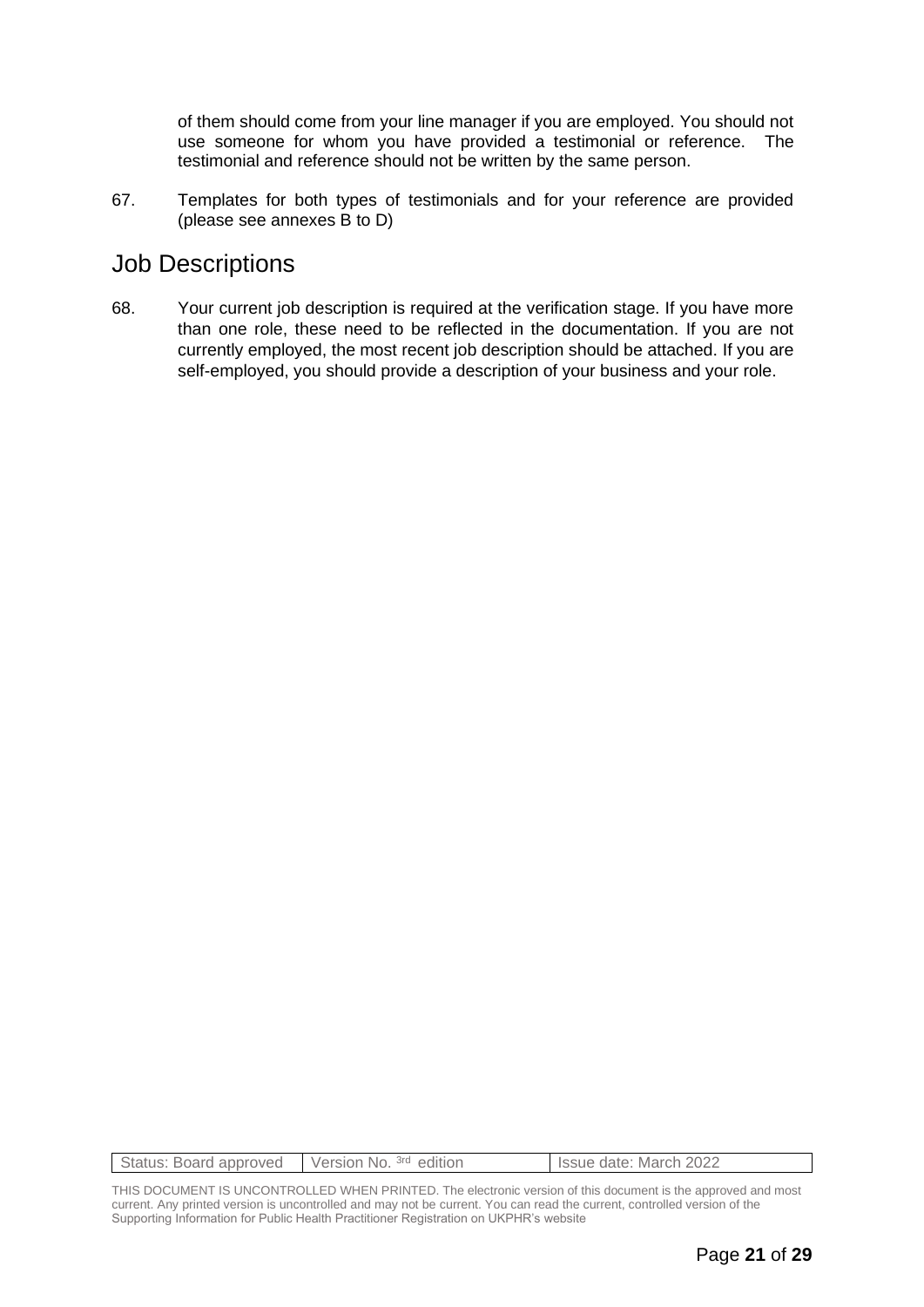



Protecting the public | improving practice

## **UKPHR Practitioner Registration**

## **Annex A: Observation template**

**Can be used by a colleague when observing a specific event and used as supporting evidence relating to a specific standard**

| Applicant name          |  |
|-------------------------|--|
| Assessor                |  |
| Date of                 |  |
| Assessment              |  |
| <b>Standard Claimed</b> |  |

| To be completed by the applicant                                                           |                             |
|--------------------------------------------------------------------------------------------|-----------------------------|
| Event being observed and date                                                              |                             |
|                                                                                            | <b>Applicant Evaluation</b> |
| What were the aims and objectives<br>of the session /workshop / meeting /<br>presentation? |                             |
| What went well?                                                                            |                             |
| What would I have done differently?                                                        |                             |

| Status: Board approved   Version No. 3rd edition | Issue date: March 2022 |
|--------------------------------------------------|------------------------|
|                                                  |                        |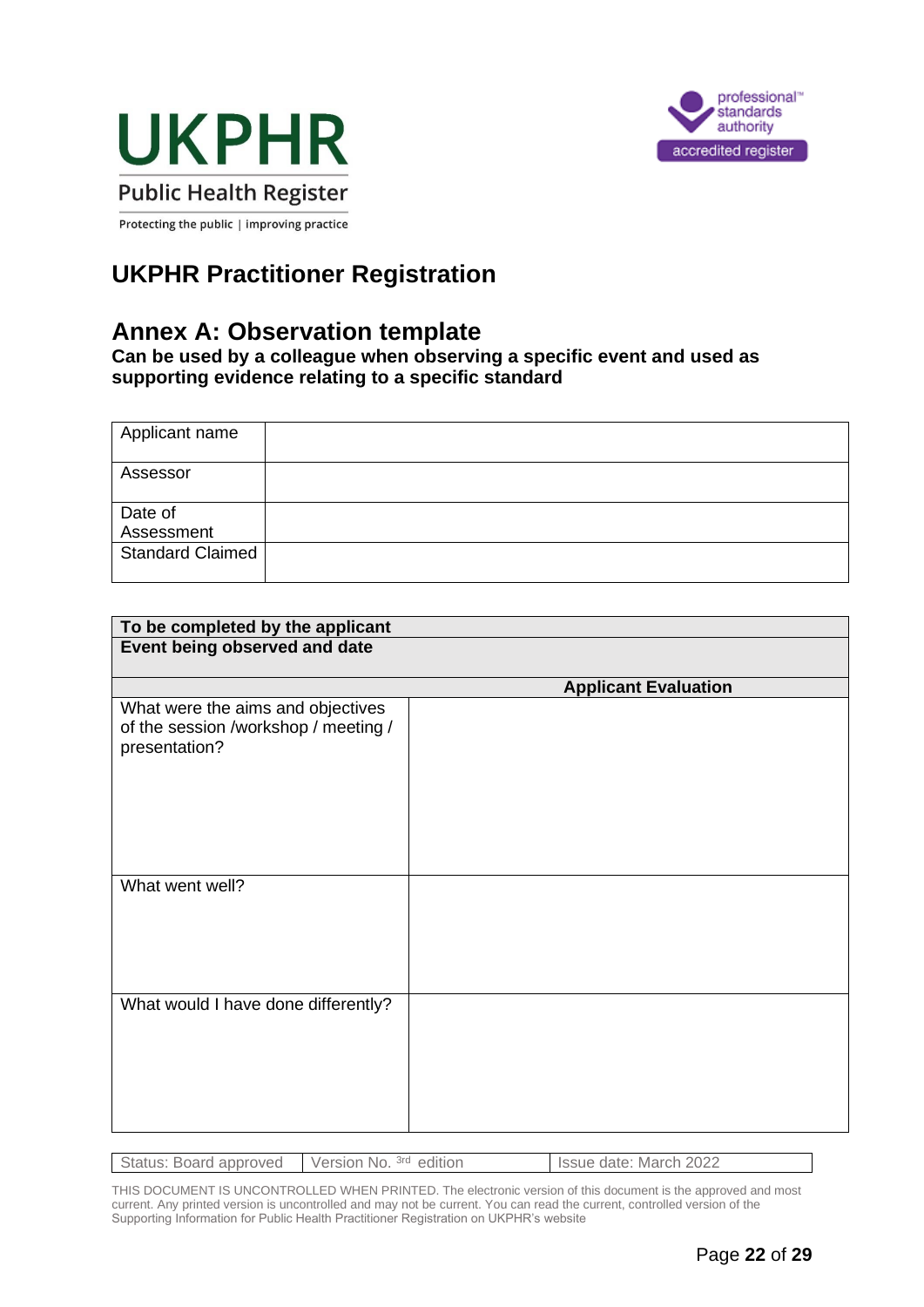| Summary of key learning points                                            |                          |
|---------------------------------------------------------------------------|--------------------------|
| Actions/ future development needs<br>planned as a result of this learning |                          |
| <b>Applicant signature</b>                                                |                          |
| To be completed by the Observer                                           |                          |
|                                                                           | <b>Observer comments</b> |
| Planning and structure of the<br>session                                  |                          |
| Gives appropriate and accurate<br>public health information and advice    |                          |
| Range of communication techniques<br>used appropriately for the audience  |                          |
| Acts professionally and ethically                                         |                          |
| Other comments                                                            |                          |
| Recommendation                                                            |                          |
|                                                                           |                          |
| Assessor's signature and date                                             |                          |
|                                                                           |                          |

| Status: Board approved Version No. 3rd edition | Issue date: March 2022 |
|------------------------------------------------|------------------------|
|                                                |                        |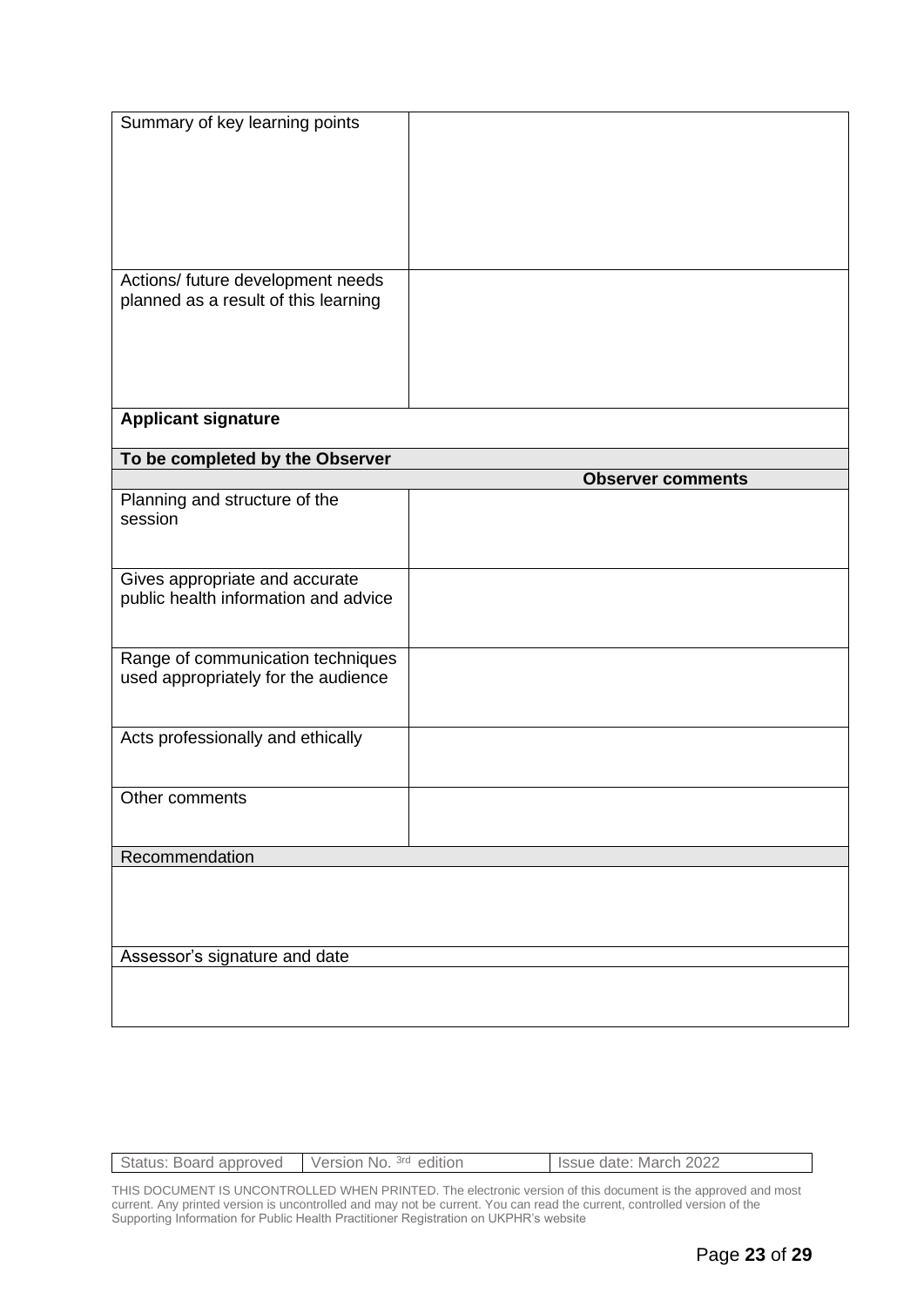



Protecting the public | improving practice

## **UKPHR Practitioner Registration**

## **Annex B - Testimonial template to be used as supporting evidence relating to a specific standard**

| <b>Section 1 - Practitioner details</b> |  |  |
|-----------------------------------------|--|--|
| Title:                                  |  |  |
| Forename(s):                            |  |  |
| Surname:                                |  |  |

| Section 2 - Details and credentials of person providing testimonial                                                                   |  |  |
|---------------------------------------------------------------------------------------------------------------------------------------|--|--|
| Title:                                                                                                                                |  |  |
| Forename(s):                                                                                                                          |  |  |
| Surname:                                                                                                                              |  |  |
| <b>Professional</b><br>registration and<br>number (if<br>appropriate):                                                                |  |  |
| <b>Your current</b><br>position, place of<br>work and contact<br>details:                                                             |  |  |
| Your position and<br>place of work<br>when working<br>with applicant<br>relevant to<br>information<br>covered in this<br>testimonial: |  |  |

| Status: Board approved Version No. 3rd edition | Issue date: March 2022 |
|------------------------------------------------|------------------------|
|                                                |                        |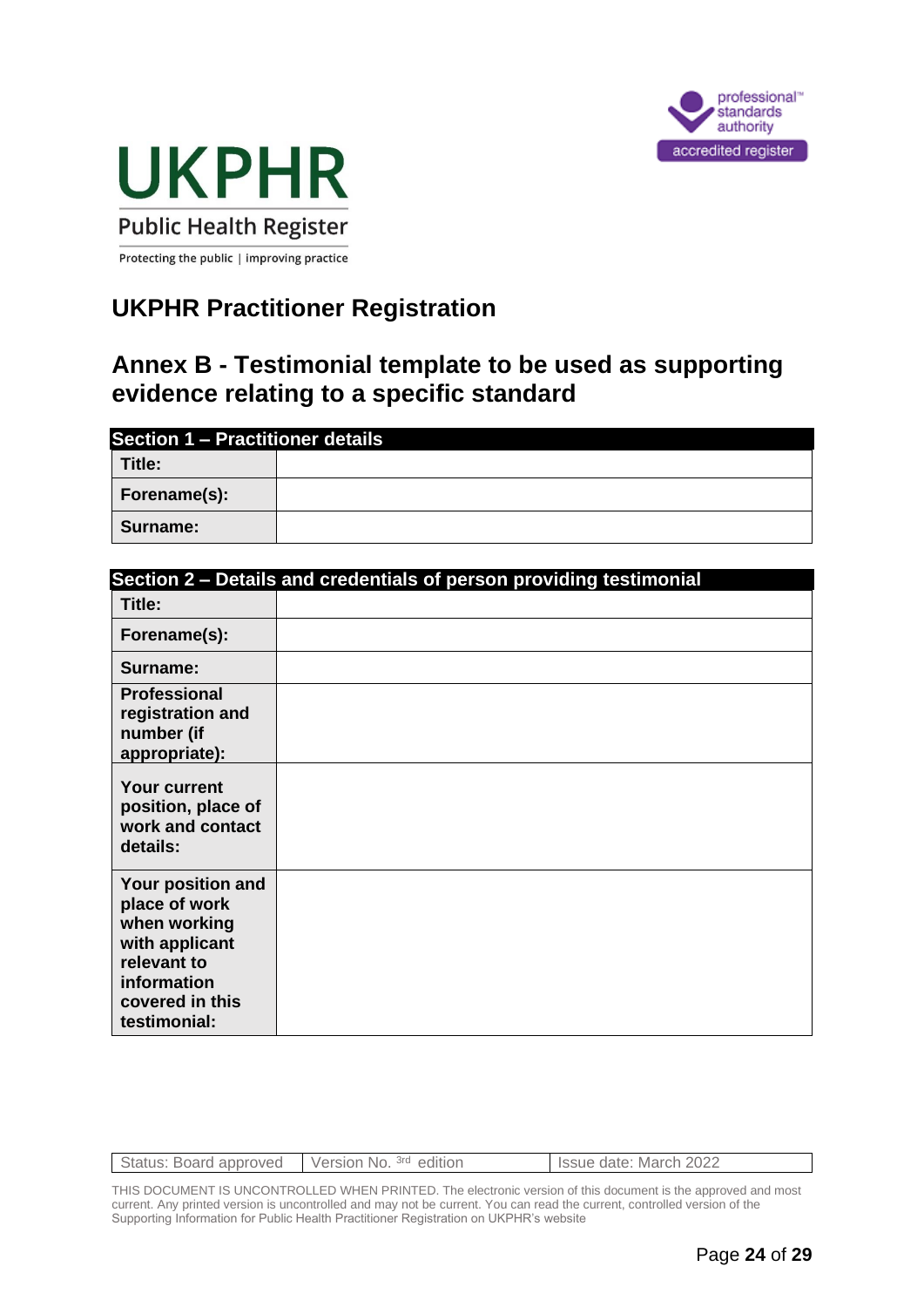| <b>Relationship to</b> |
|------------------------|
| the applicant          |
| when working           |
| with them:             |

|                                                                                                                               | Section 3 – The standard and the evidence provided by the practitioner                                                                                                                                                                                                                              |
|-------------------------------------------------------------------------------------------------------------------------------|-----------------------------------------------------------------------------------------------------------------------------------------------------------------------------------------------------------------------------------------------------------------------------------------------------|
| Standard:                                                                                                                     | [Specific standard, using reference number and description]                                                                                                                                                                                                                                         |
| <b>Commentary:</b>                                                                                                            | [Number and Title of Commentary in which standard is being claimed]                                                                                                                                                                                                                                 |
| Evidence:                                                                                                                     | [Number and Title of Evidence, that you are authenticating, for standard<br>being claimed - if applicable]                                                                                                                                                                                          |
| <b>Your statement</b><br>about the<br>accuracy of the<br>evidence that the<br>practitioner has<br>provided and<br>their role: | [Provide a description of, and authenticate (by signing and dating), the<br>accuracy of the practitioner's claim for this standard, and on what they<br>base this claim e.g., by observation, discussion, receipt of a product from<br>the work, appraisal or anything else they think is relevant] |
| <b>Signature to</b><br>confirm<br>information<br>provided in this                                                             | I, the undersigned, have seen the commentary and supporting<br>evidence which has been submitted by the Practitioner relating to the<br>standard. The information provided in this testimonial is accurate<br>regarding the practitioners' role and I can confirm this is their work.               |
| testimonial is<br>accurate:                                                                                                   | [Signature]                                                                                                                                                                                                                                                                                         |
|                                                                                                                               | [Date]                                                                                                                                                                                                                                                                                              |

*UKPHR Final June 2019 Updated September 2019*

| Status: Board approved Version No. 3rd edition | Issue date: March 2022 |
|------------------------------------------------|------------------------|
|                                                |                        |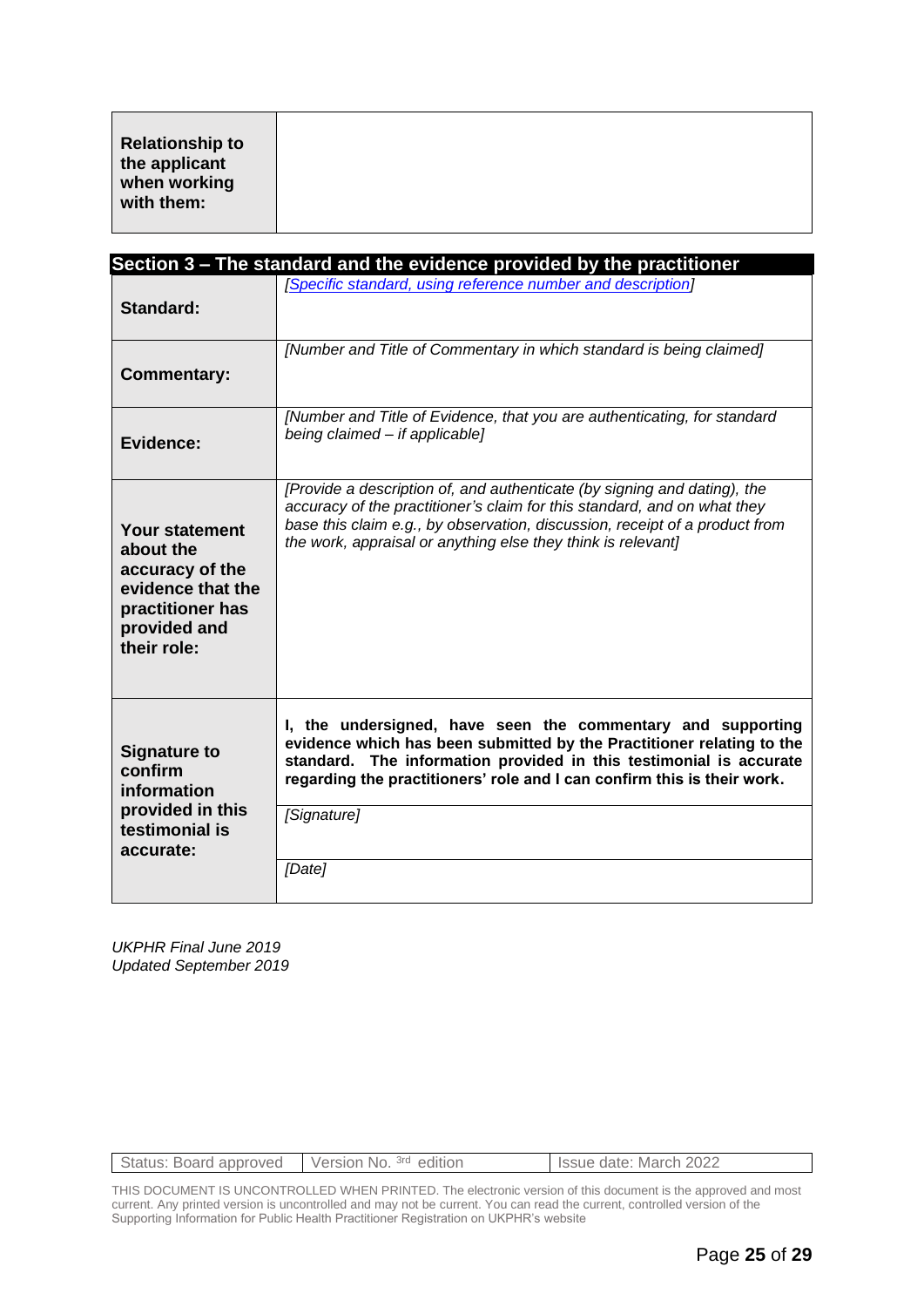



## **UKPHR Practitioner Registration**

## **Annex C - Testimonial template to be used for verification AND for application to register with UKPHR stages**

A general testimonial should be from someone who can comment on the quality of the evidence submitted for assessment and can confirm the demonstration of the standards, it is the practitioners own work, and they are practising autonomously.

| Section 1 - Practitioner details |  |  |
|----------------------------------|--|--|
| Title:                           |  |  |
| Forename(s):                     |  |  |
| Surname:                         |  |  |

|                                                                                                                                       | Section 2 - Details and credentials of person providing testimonial |
|---------------------------------------------------------------------------------------------------------------------------------------|---------------------------------------------------------------------|
| Title:                                                                                                                                |                                                                     |
| Forename(s):                                                                                                                          |                                                                     |
| Surname:                                                                                                                              |                                                                     |
| <b>Professional</b><br>registration and<br>number (if<br>appropriate):                                                                |                                                                     |
| <b>Your current</b><br>position, place of<br>work and contact<br>details:                                                             |                                                                     |
| Your position and<br>place of work<br>when working<br>with applicant<br>relevant to<br>information<br>covered in this<br>testimonial: |                                                                     |
| <b>Relationship to</b><br>the applicant<br>when working<br>with them:                                                                 |                                                                     |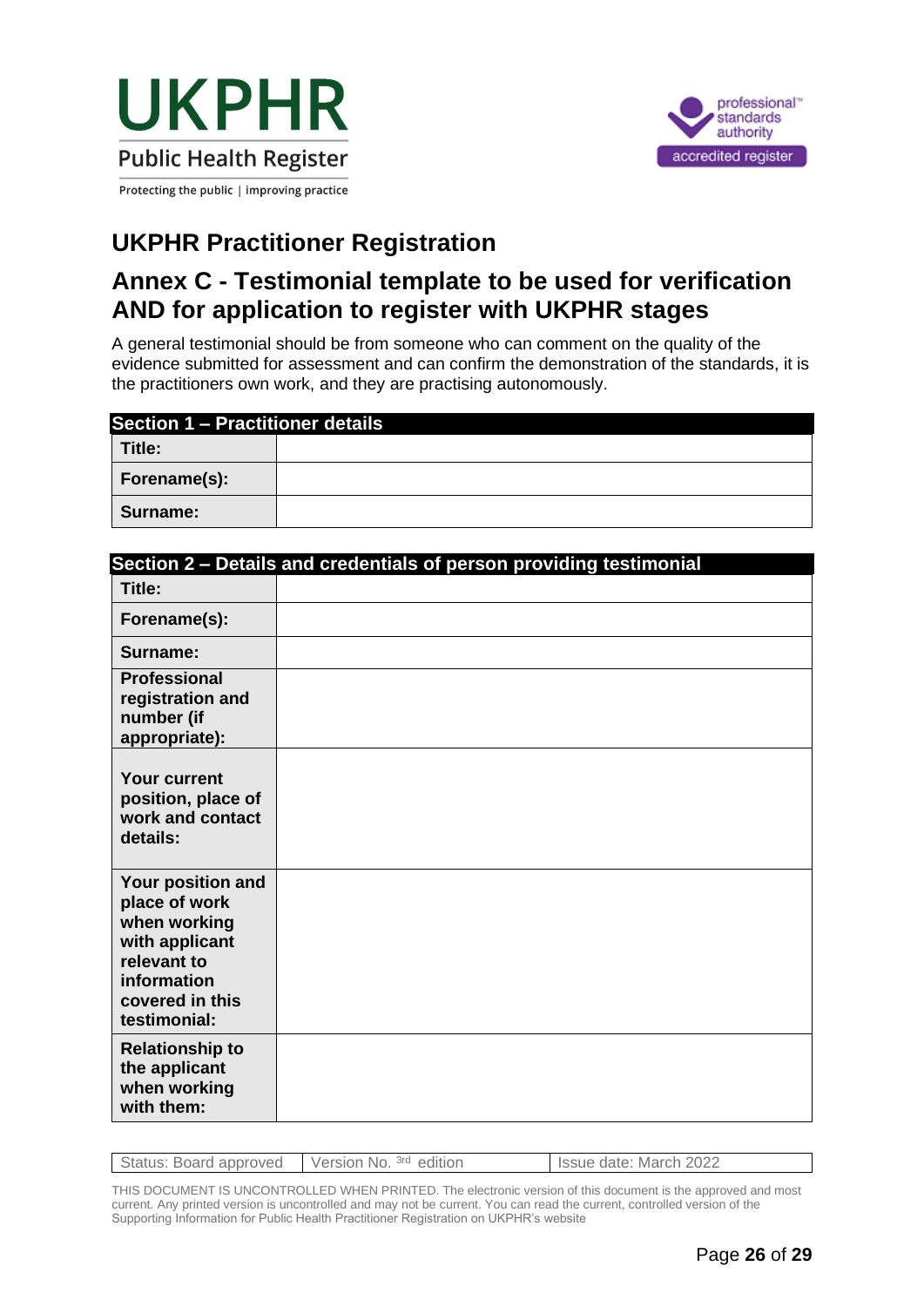|                                                                                                                               | Section 3 - Quality of evidence provided by the practitioner and declaration                                                                                                                                                                                      |
|-------------------------------------------------------------------------------------------------------------------------------|-------------------------------------------------------------------------------------------------------------------------------------------------------------------------------------------------------------------------------------------------------------------|
| <b>Your statement</b><br>about the<br>accuracy of the<br>evidence that the<br>practitioner has<br>provided and<br>their role: | [Comment on the quality of the evidence submitted for assessment;<br>authenticating their role and that they are practising autonomously].                                                                                                                        |
| <b>Signature to</b><br>confirm<br>information<br>provided in this<br>testimonial is<br>accurate:                              | I, the undersigned, have seen the commentaries and supporting<br>evidence which has been submitted by the Practitioner.<br>The<br>information provided in this testimonial is accurate regarding the<br>practitioners' role and I can confirm this is their work. |
|                                                                                                                               | [Signature]<br>[If you are unable to provide a handwritten signature please also send an email to<br>the Practitioner to confirm you are the author of this Testimonial, so that they can<br>send this with their application to register with UKPHR]             |
|                                                                                                                               | [Date]                                                                                                                                                                                                                                                            |

| Status: Board approved Version No. 3rd edition | Issue date: March 2022 |
|------------------------------------------------|------------------------|
|                                                |                        |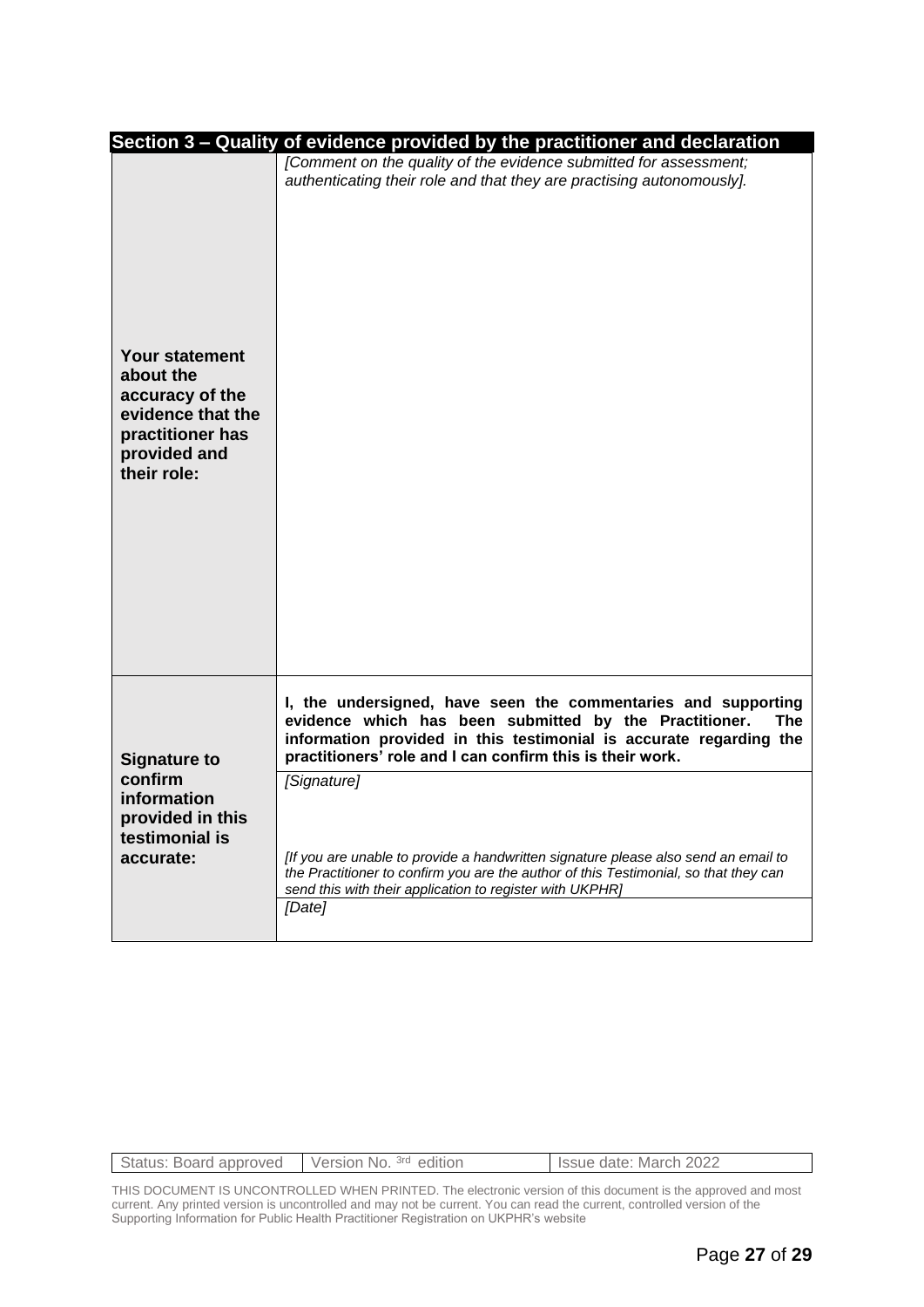



## **UKPHR Practitioner Registration**

## **Annex D - Reference template - to be used for verification AND for application to register with UKPHR stages**

A reference should be from someone who knows you professionally, who can confirm that there is no professional, or fitness to practise, reason why you should not be included on the Register. The referee should be able to provide general comments about your ability as a public health practitioner.

| <b>Section 1 - Practitioner details</b> |  |  |
|-----------------------------------------|--|--|
| Title:                                  |  |  |
| Forename(s):                            |  |  |
| Surname:                                |  |  |

|                                                                                                                                     | Section 2 - Details and credentials of person providing reference |
|-------------------------------------------------------------------------------------------------------------------------------------|-------------------------------------------------------------------|
| Title:                                                                                                                              |                                                                   |
| Forename(s):                                                                                                                        |                                                                   |
| Surname:                                                                                                                            |                                                                   |
| <b>Professional</b><br>registration and<br>number (if<br>appropriate):                                                              |                                                                   |
| <b>Your current</b><br>position, place of<br>work and contact<br>details:                                                           |                                                                   |
| Your position and<br>place of work<br>when working<br>with applicant<br>relevant to<br>information<br>covered in this<br>reference: |                                                                   |

| Status: Board approved Version No. 3rd edition | I Issue date: March 2022 |
|------------------------------------------------|--------------------------|
|                                                |                          |